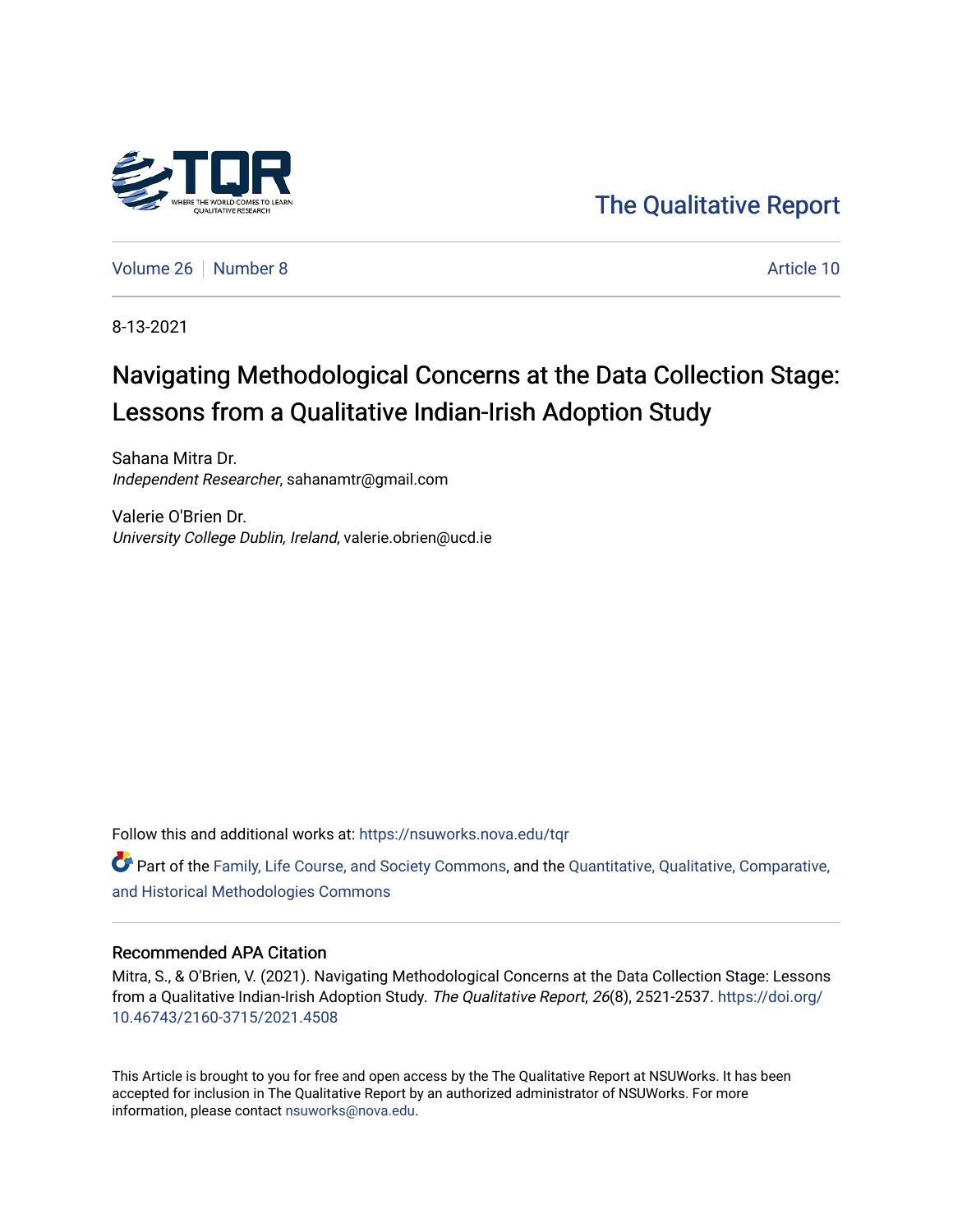# **Qualitative Research Graduate Certificate** Indulge in Culture Exclusively Online . 18 Credits



**LEARN MORE** 

# Navigating Methodological Concerns at the Data Collection Stage: Lessons from a Qualitative Indian-Irish Adoption Study

# Abstract

This paper was written to describe the experiences of the researchers in designing cross-cultural research on the culturally sensitive topic of adoptive parenthood, a field in which there is a dearth of literature. Taking the experience and examples from an Indian-Irish study on domestic adoptive parenthood, the paper details the steps as to how the researchers used their own relationship with adoption, and the different cultural contexts to which they belonged, as a starting point in designing and implementing this research. The discussion utilizes a conceptual framework involving insider-outsider positioning, reflexivity and five philosophical assumptions (ontology, epistemology, methodology, axiology, and rhetoric) to show how cross-cultural research can be negotiated. Through the research design and data collection stage, researchers' understanding about themselves and about the adoption process in the two countries, is used as a backdrop for the exploration. While various deliberations and negotiations between the researchers are described, the paper also shows the differences and methodological concerns that can be steered through inter-cultural territory, where reflexivity is central to all stages of the endeavor. These processes and reflections are summarized in this paper, with recommendations for students and academics to promote the discussions around the design of qualitative cross-cultural work.

# Keywords

qualitative, reflexivity, cross-culture, domestic adoption, adoptive parents

# Creative Commons License



This work is licensed under a [Creative Commons Attribution-Noncommercial-Share Alike 4.0 International](https://creativecommons.org/licenses/by-nc-sa/4.0/)  [License](https://creativecommons.org/licenses/by-nc-sa/4.0/).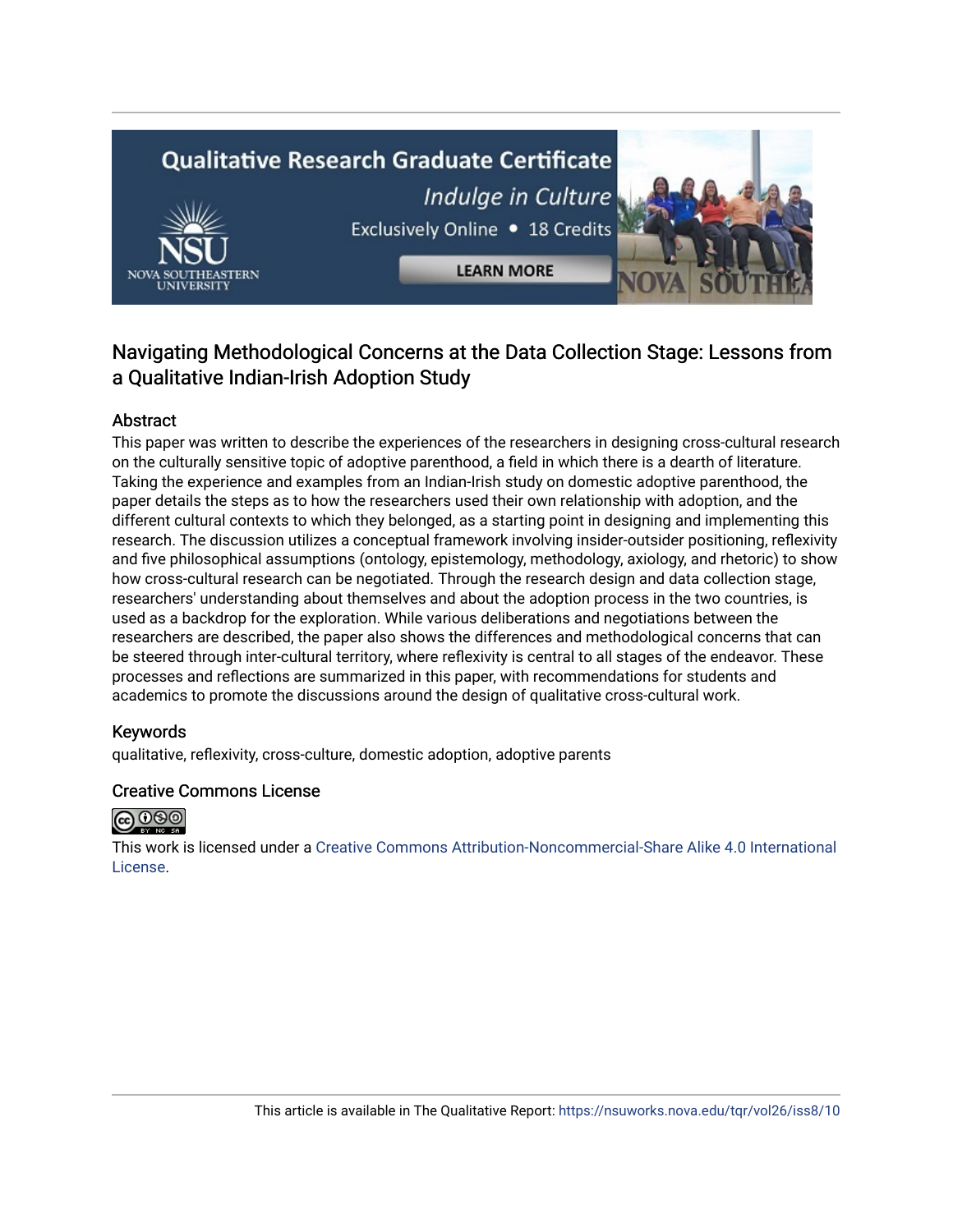

# **Navigating Methodological Concerns at the Data Collection Stage: Lessons from a Qualitative Indian-Irish Adoption Study**

Sahana Mitra Independent Researcher*,* Bahrain

Valerie O'Brien University College Dublin, Ireland

This paper was written to describe the experiences of the researchers in designing cross-cultural research on the culturally sensitive topic of adoptive parenthood, a field in which there is a dearth of literature. Taking the experience and examples from an Indian-Irish study on domestic adoptive parenthood, the paper details the steps as to how the researchers used their own relationship with adoption, and the different cultural contexts to which they belonged, as a starting point in designing and implementing this research. The discussion utilizes a conceptual framework involving insider-outsider positioning, reflexivity and five philosophical assumptions (ontology, epistemology, methodology, axiology, and rhetoric) to show how cross-cultural research can be negotiated. Through the research design and data collection stage, researchers' understanding about themselves and about the adoption process in the two countries, is used as a backdrop for the exploration. While various deliberations and negotiations between the researchers are described, the paper also shows the differences and methodological concerns that can be steered through inter-cultural territory, where reflexivity is central to all stages of the endeavor. These processes and reflections are summarized in this paper, with recommendations for students and academics to promote the discussions around the design of qualitative cross-cultural work.

*Keywords:* qualitative, reflexivity, cross-culture, domestic adoption, adoptive parents

# **Introduction**

Cross-cultural research helps to develop a contextual understanding of human behavior, highlighting the similarities and differences across two or more cultures, with the purpose of identifying the impact of culture on a given phenomenon (Munichin, 2002). One of the options in undertaking cross-cultural research is qualitative methodology, which deals with both "subjective experience and situational meaning" while also conveying sensitivity (Davies et al., 2009, p. 6). However, there are gaps in the field of cross-cultural research and discussions on culturally sensitive methodologies are largely absent from the qualitative literature (Liamputtong, 2008) as compared to the quantitative studies (Choi et al., 2017; Sobota & Ozakinci, 2018). As a result, researchers who wish to work with socially sensitive topics, such as adoption of children, are often confronted with challenges inherent in cross-cultural research. This paper discusses the experiences of an Indian and Irish researcher through the planning, design, and conducting a qualitative cross-cultural study, the overview of which is given below.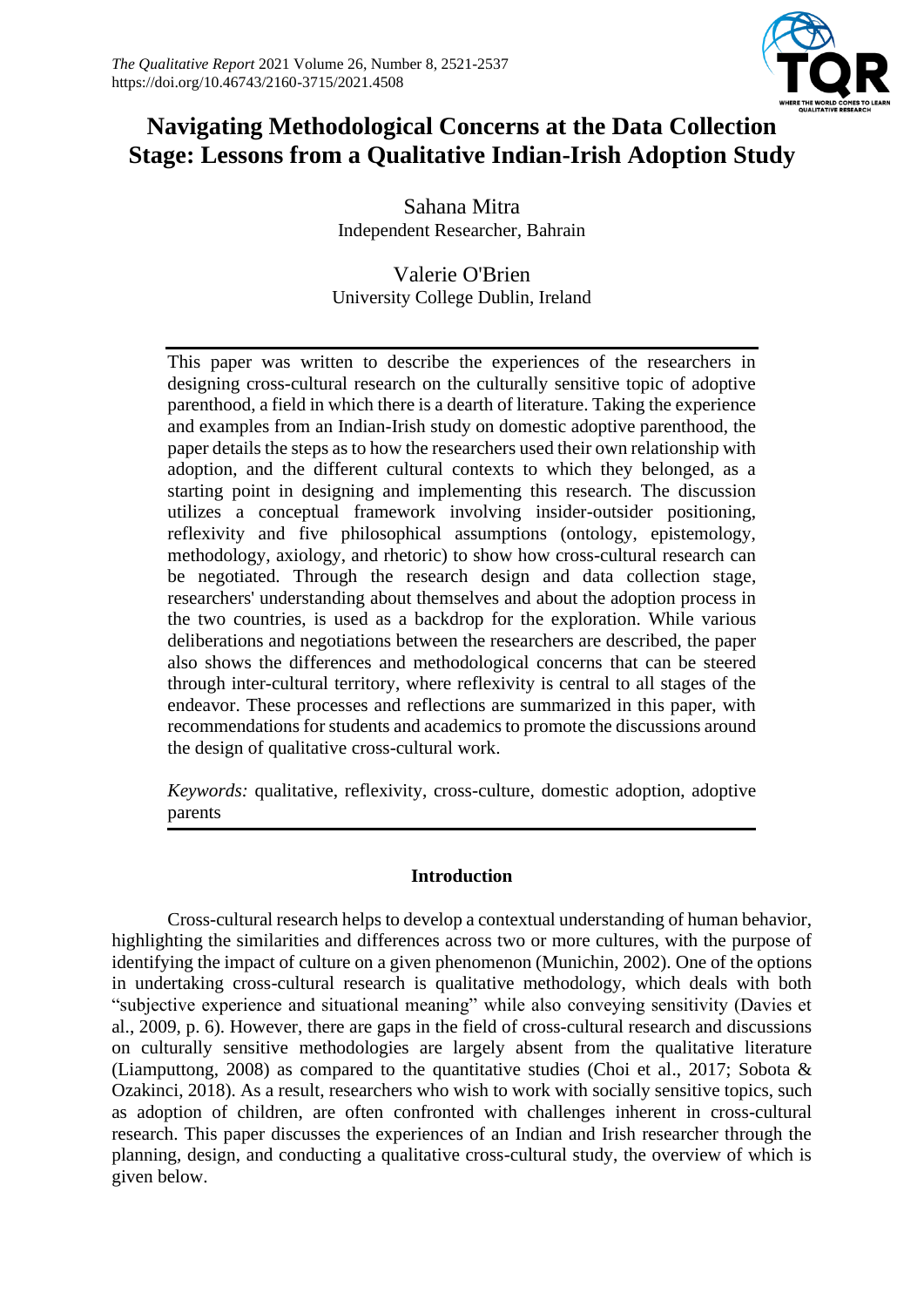#### **Overview of the Indian-Irish Research Study**

## *The Context of the Study*

The Indian-Irish study was built on the foundations of an Indian study which was conducted as part of Dr. Mitra's doctoral work that commenced in 2012. The Indian study analyzed adoptive parenthood across different phases of the adoption process, through an ecological and psychological lens. Data collection from five sets of Indian adoptive parents was completed by 2014, before Dr Mitra travelled to Ireland to work for nine months with Dr  $O<sup>3</sup>$ Brien<sup>1</sup>.

An initial period spent together was key in building trust between us. We worked in a mentor and mentee relationship and used the initial time to gain an understanding of the specifics of the adoption system and experiences in each other's country, as well as our relationship and position to the subject. We were curious to understand the experiences of domestic adoptive parents across the two cultures. Curiosity and openness to learn about each other's cultures and countries became central in the subsequent development of the study. Therefore, we decided to replicate the Indian study design in the Irish context, with cognizance that the design needed to change to consider the cross-cultural issues relevant to comparing the experiences of Indian and Irish adoptive parents. In this way, it can be said that the Indian-Irish study had its genesis in the Indian doctoral work of Dr Mitra. During the conceptualization of this study, as researchers coming from different cultural and professional backgrounds, we faced several dilemmas in planning and conducting the research with the Irish domestic adoptive parents. It was at this stage we decided to map our own experiences while embarking on this study, using a cross-cultural lens. Exploring our socio-political and historical context of adoption was a first step.

### *Background of the Two Countries*

India and Ireland differ enormously in geographical location, population size, and economic performance but share several socio-historical similarities. These include: both countries were former British colonies (Cairns & Richards, 1988; Kiberd, 1995; Lloyd, 2005), both place a strong emphasis on kinship ties and kinship care (Apparao, 1997; Richardson, 2003), both have a common legacy of derogatory treatment of unwed mothers and their children (albeit over somewhat different timescales) (McCaughren & Lovett, 2014; O'Brien & Mitra, 2019; Richardson, 2003), and both still follow the "clean break" or "closed" system of adoption<sup>2</sup> (Mitra et al., 2018). However, both countries have witnessed a gradual transformation in terms of socio-legal aspects of adoption. For example, religion-based adoption laws dominated the adoption process in both Ireland and India around the 1950s. In Ireland, Section 12(2) of the *1952 Adoption Act* stated that no adoption order could be made unless the applicant(s) were of the same religion as the child and his or her biological parents(s) or the religion of mother, if the child was illegitimate (The Adoption Board, 1954). While this is now changed in Ireland, similar criteria for religious compatibility in child adoption can be traced in the Indian system, with *The Guardians and Wards Act (GAMA) of 1890* that ensured guardianship rights to Muslim, Christian, Parsi, and Jewish communities. While for Hindu, Buddhist, and Jain communities, the adoptive parent rights were provided for under the *Hindu* 

<sup>&</sup>lt;sup>1</sup> Dr. Mitra got an Erasmus Mundus fellowship for a nine-month period from October 2014 - June 2015 that required her to travel to University College Dublin and work under the mentorship of Dr. O'Brien.

<sup>&</sup>lt;sup>2</sup>The closed adoption system is one where there is no identifying information shared between the birth or first mother and the adoptive family and child. All legal connections between the birth mother and adoptive family are severed at the time of making the adoption order.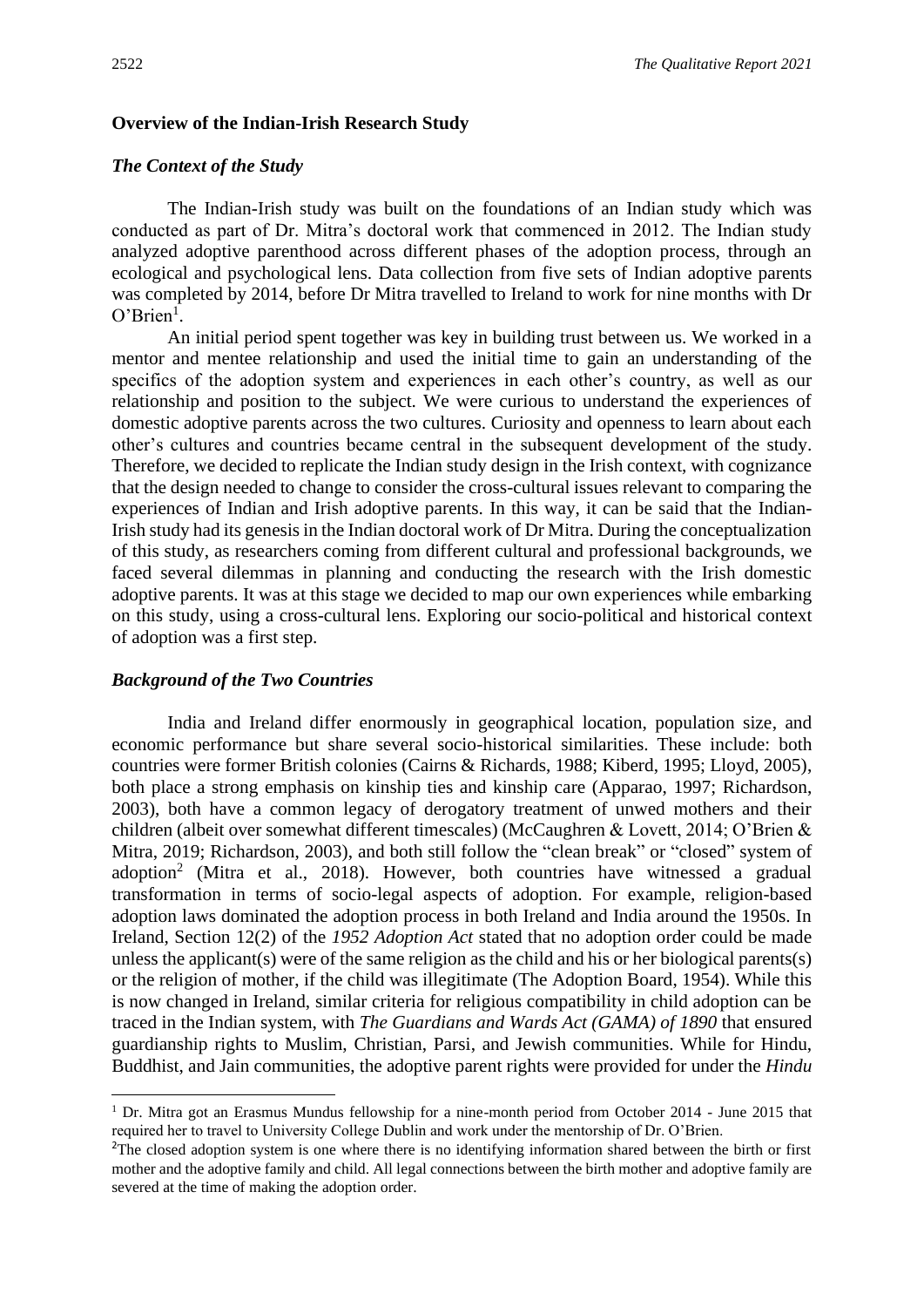*Adoption and Maintenance Act (HAMA) of 1956* (Bhargava, 2005). Hence, the orthodoxy of religious morality in both countries significantly influenced non-family domestic adoptions<sup>3</sup>. Over time, up to the 1990s, a gradual transformation towards the principle of the "best interest of the child" began to occur in the two countries, reflecting a modern and reformist process in child adoption. With these socio-legal-historical similarities, as academics and practitioners, we were aware of the strong emotional, political, and social discourses and narratives that surrounded the topic of adoption. Coupled with this awareness and our shared research interest (i.e., in areas of child adoption, social policy, family psychology and qualitative methodology), we proceeded to build the conceptual framework from which we approached the field.

# *Conceptual Framework*

Our understanding of each other's socio-cultural histories as well as child adoption knowledge, helped to narrow our focus to three aspects, which built a conceptual framework for the study. Figure 1 shows the conceptual framework where the intersectional area depicts (1) the researchers shared adoption research interests with a particular focus on the similarities and differences in the socio-historical legacy of adoption in our respective countries as the starting point, (2) the considerations with respect to the philosophical assumptions in qualitative research (ontology, epistemology, methodology, axiology, and rhetoric), and (3) "insider-outsider positioning" to appraise and depict our cultural positions and influences. All these aspects had a bi-directional influence on us as researchers, with reflexivity being all encompassing throughout the data collection process.



# **Figure 1.1**

*Note*. The conceptual framework of two researchers for designing and executing the Indian-Irish study.

<sup>&</sup>lt;sup>3</sup>The term "non-family domestic adoption" includes those families who adopt a child who is not related to adoptive parents and "the adopted child becomes the lawful child of his/her adoptive parents with all the rights, privileges and responsibilities that are attached to a biological child" (Ministry of Law and Justice, 2015, p. 2). These adoptions are also called stranger adoption or non-relative adoptions.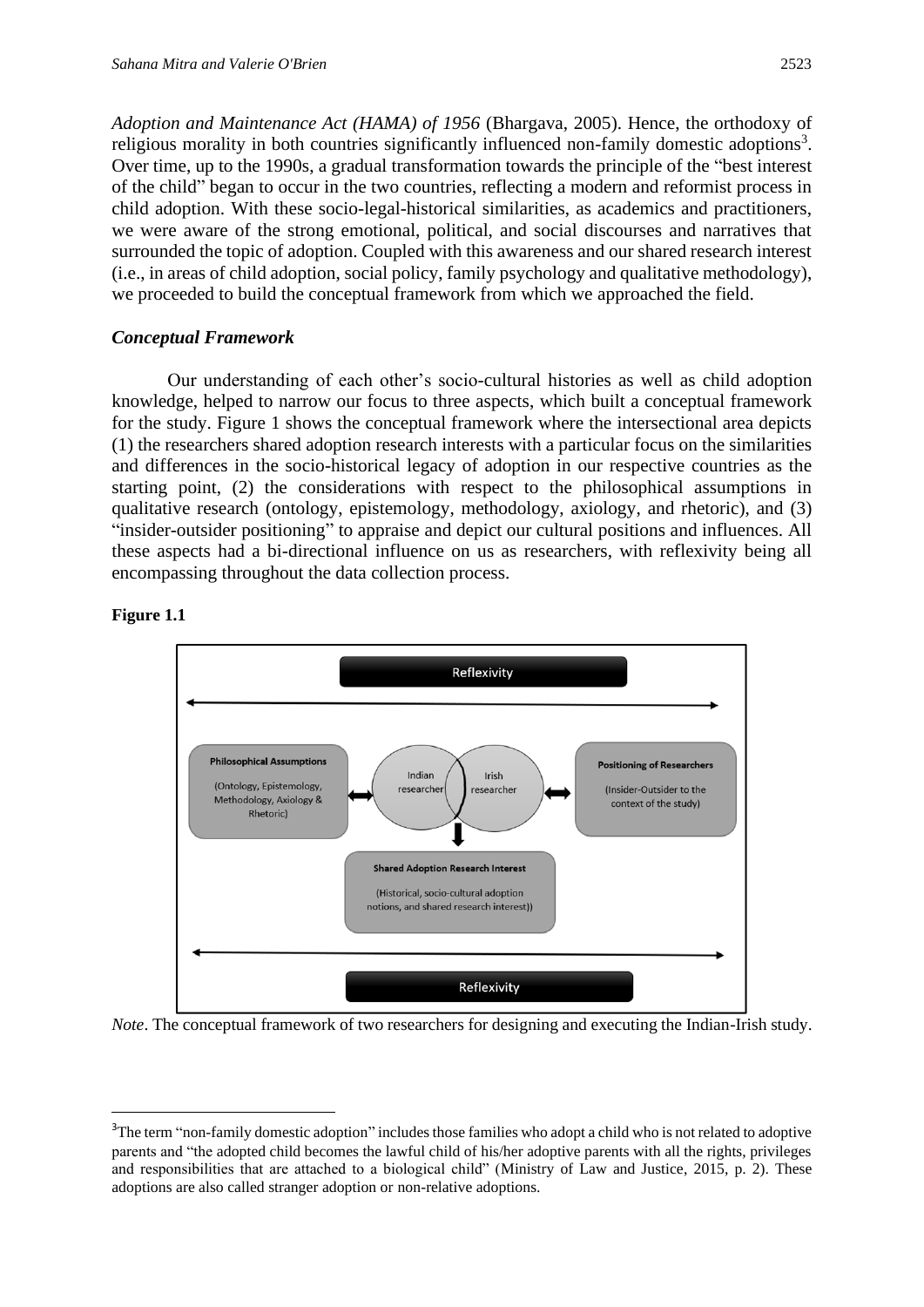## *Research Questions*

The development of the conceptual framework may precede, occur concurrently, or follow the formation of research questions (Miles et al., 2014). However, in the present study, the research questions and the conceptual framework developed and evolved through our interaction with each other and with the Irish adoption participants during the fieldwork. Reading and review of literature in the context of cross-cultural study design facilitated further condensing of the research questions. This approach of reading and interacting eventually gave a more definite form to the methodology-related research questions in the study. These questions fitted within a larger research question which aimed to explore the similarities and differences between Irish and Indian adoptive parents' experiences.

The questions as outlined below are exploratory and descriptive (Marshall & Rossman, 2006) and helped to restate the cross-cultural aspect of the study in more specific terms (Creswell, 2007):

- 1. How did the researchers' attunement to their own relationship with adoption and cultural contexts propel the development and use of an "insideroutsider" positioning?
- 2. How was reflexivity, or self-awareness of the relationship between the researcher, the researched, and context (Cruz, 2015) utilized in research design and data collection?
- 3. How were the five philosophical assumptions explored between the two researchers while conducting the study?
- 4. What adaptations related to data collection were needed in the Indian study design to fit with the Irish context?

#### **Discussion of the Findings**

As we engaged and focused on exploring Irish and Indian adoptive parents' experiences, several observations were made in relation to the methodology related research questions. This section provides findings in terms of the methodological processes and practices that were undertaken during the design and data collection phase.

#### *The Beginning of the Research: Interpersonal Reflexivity*

Following the assertion of Jootun, McGhee, and Marland (2009), reflexivity was integral to the entire research process and became an essential part of knowledge generation through all phases of our study. As qualitative researchers and clinical practitioners, we realized that the process of reflexivity begins before developing the research design. This is in line with how Mann (2016) describes reflexivity as being, "focused on the self and ongoing intersubjectivities. It recognizes mutual shaping, reciprocity and bi-directionality, and that interaction is context-dependent and context renewing" (p. 28). We were also aware of Roger et al.'s (2018), assertion that the interplay of the researcher's "inward view," or introspection, with the reflexivity process is virtually absent from the qualitative literature, while researcher's understanding of their outer "world view" in relation to the data was better understood.

Therefore, from the outset we fore-grounded reflexivity as central. As part of the process, we were aware that the construction of knowledge in the adoption field can influence and structure relationships, that attitudes and beliefs are influential in the field of study, and that maintaining a balance between us as researchers was central across the research stages of cross-cultural research. Moreover, our professional backgrounds and training, O'Brien as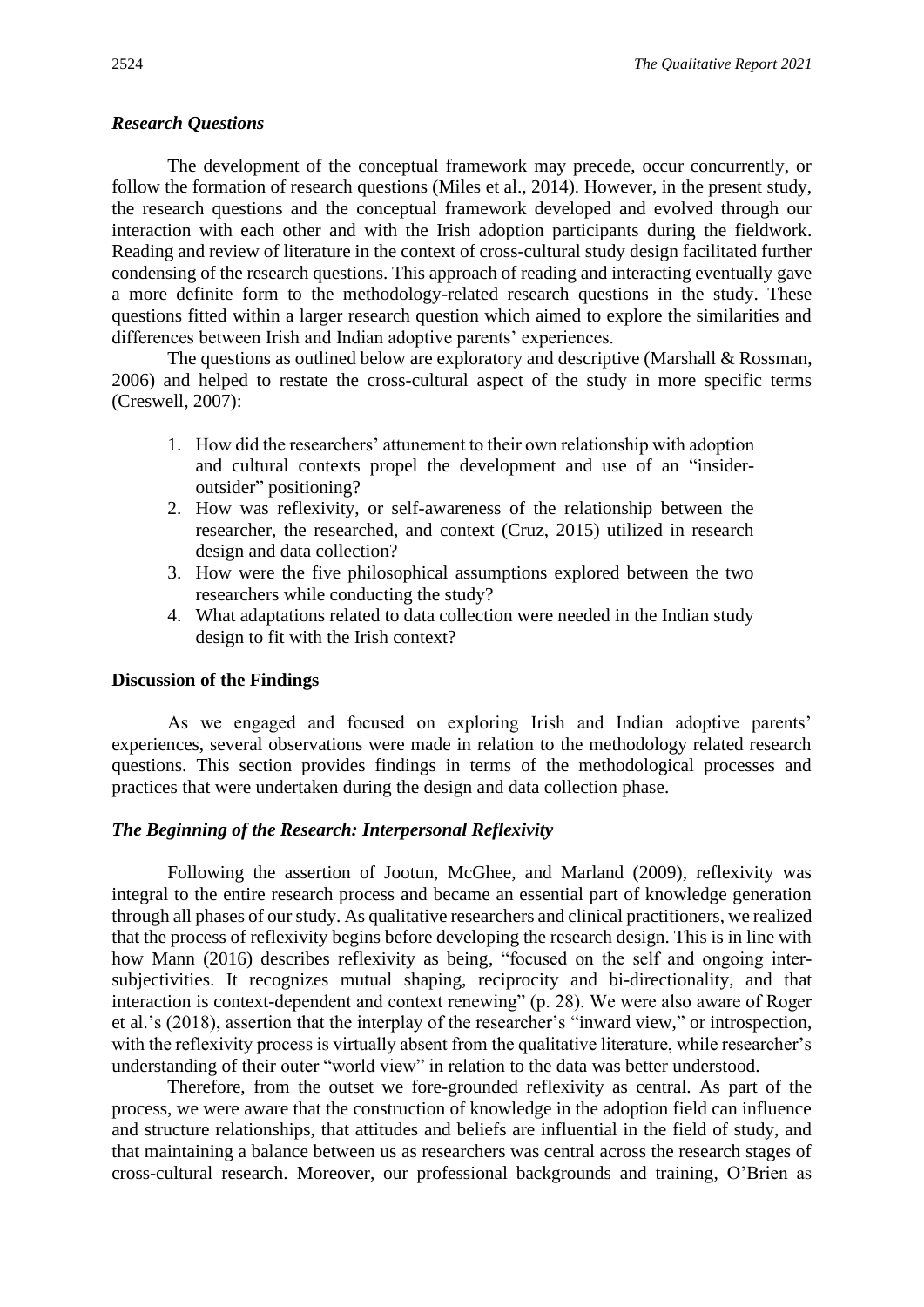social worker and family therapist and Mitra as psychologist, facilitated us in creating and maintaining a reflexive attitude in the study. This helped us to become attuned to the importance of self-awareness and being as explicit as possible about self and other when working together. It also contributed to understanding bidirectionality between the researchers and the researched and gave us a consciousness of the mutual influences that may occur in that domain. This focus on reflexivity intersected and was aligned with the interpretative paradigm (discussed in later section) from which we conducted our research (Lavis, 2010; Ponterotto & Grieger, 1999). Therefore, reflexivity not only included how our knowledge and its construction in the adoption field influence and structure relationships, but also how our attitudes and beliefs related to the field of study were significant to maintain a balance between us as researchers. This was central across the various research stages of the cross-cultural research.

As part of the reflexivity process, we engaged in several discussions about our past research experiences including people, places, and topics. We were both interested in getting to know each other not only as researchers and clinicians but also as people. Our discussions and interactions took place in professional, research, and personal spaces in the university, in clinical contexts and in spaces across the city of Dublin and beyond. It was the knowledge of professional and personal selves, having an openness to knowing our own and each other's interests, strengths, and weaknesses, trusting our intuitions and judgements about ourselves and each other and the field of study, which formed the part of "interpersonal reflexivity" (Ibrahim & Edgley, 2015; Walsh, 2003). This strengthened the planning and the execution of the cross-cultural research, discussed further in following sections.

#### *"Insider-Outsider" Positioning of Researchers*

Alongside reflexivity, we also drew on the concept of "insider-outsider" positioning to gain an understanding and to navigate our similarities and differences as researchers and professionals in the study. Theoretically, a researcher is defined as an "insider" if they have membership in the group due to sharing similar characteristic, role, or experience of the participants under study (Dwyer & Buckle, 2009). An "outsider" is defined as a researcher that has knowledge and experience of a topic but does not share the cultural characteristics of the participants or the insider researcher. In this study, Dr. O'Brien was viewed as an insider in the Irish context, due to her familiarity with the socio-cultural history of adoptions in Ireland, knowing the contextual features of local adoption, as well as sharing certain social, cultural, and linguistic characteristics with the research participants (Laverack & Brown, 2003). On the other hand, Dr. Mitra was seen as an outsider as she was new to the people, culture, and context involved in the Irish adoption system. We were conscious that, when it came to understanding the Indian aspect of the study, these positions were reversed. A focus on this concept helped us to attune to the influence of culture and context in our understanding, knowledge, and experience of adoption. We followed the assertion of Ely et al. (1991) that the insider and outsider researchers need to both situate themselves in the research and appreciate change that takes place over the duration of the study, arising from the immersion in experiences and narratives. While utilizing the space within and between insider – outsider to understand more fully our own and each other's cultures, different positions, and movement were understood as they can exist along the insider-outsider positional reflexivity (Corlett & Mavin, 2018). For example, at the beginning of the research, Dr. Mitra was situated more as an outsider on the insider – outsider continuum. As Mitra immersed herself in the history and current context of Irish adoptions (through reading the literature, attending lectures/participating in seminars, and interacting with academics and social workers in the field), her growing understanding enabled her to be more central to planning data collection, undertaking field work and to answer queries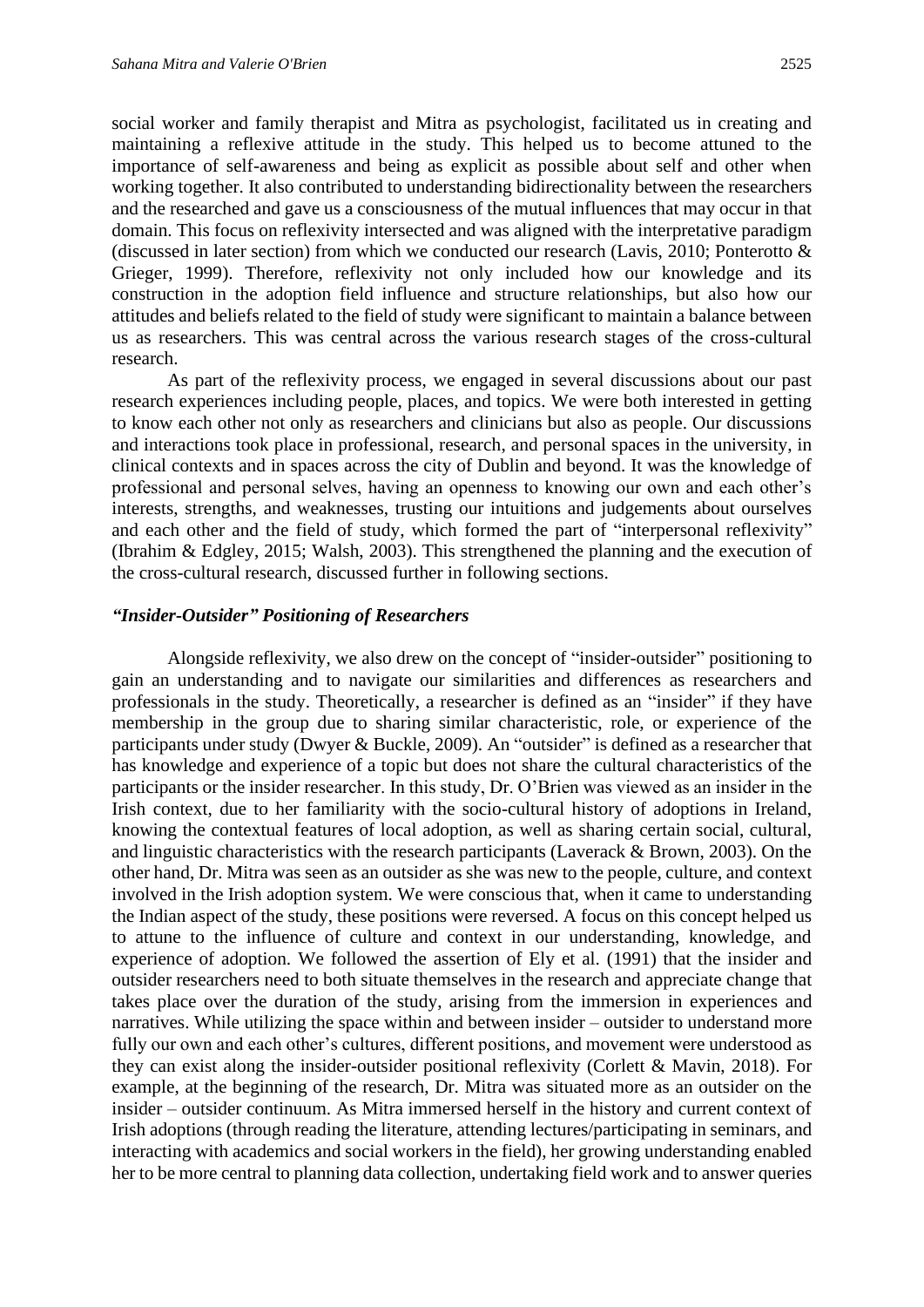from research participants on the Irish adoption system. Our experience fits with the claim of Ritchie et al. (2009) that the positions of insiders and outsiders can be viewed as existing along a continuum, with the potential to alter during a research project, where the researcher is "neither fully inside nor outside" (Milligan, 2016, p. 239). For instance, it soon became apparent that Mitra's position as outsider was perceived as an advantage by Irish adoptive parents, who showed great interest in having the opportunity to meet an Indian person and perhaps saw Mitra as less an outsider than she saw herself! For example, one of the Irish adoptive mothers asserted:

In Ireland, everyone knows everyone else, it's a small place. Its good in a way but also a problem as then there is no privacy, which one wants. It's good to discuss things with you as you're not from here.

This assertion from the participant became a catalyst to change our data collection design. Initially, we had decided to do joint interviews but having reflected on the feedback from the first interview (which was more to build rapport, have a general conversation about the study, and adoption in the Indian and Irish context), we decided a follow up interview would be conducted individually by Dr. Mitra. We thought this might facilitate discussions which participants may not feel as comfortable having with an Irish researcher present. By opening this space, it was felt that curiosity about Indian adoption might also prompt conversations about sensitive adoption-related topics connected to adoptive parents' experiences with social workers, birth parents, and search and reunion.

At that time, we were aware there was less possibility for O'Brien to immerse herself in the Indian adoption system, and, therefore, her cross-cultural knowledge would remain less developed, compared to Mitra's understanding of the Irish context. Nonetheless, much as Mitra started out being an outsider in the Irish context, O'Brien's knowledge of the Indian adoption system grew as both Mitra and O'Brien were immersed in the study and mutual experiences were discussed. This growing appreciation of each other's context, while continuing to acknowledge the differences in our understanding, enabled us to offer reflections during the interviews on the comparative nature of both adoption systems. This proved to be an area of great interest to the Irish participants, who asked many questions about the two systems. These interactions and discussions with participants about the two-adoption system facilitated us in turn to critically appraise our own positions to adoption research and practice in our own cultures, while also acquiring knowledge of the other. Through this positioning, over the course of the study, as reflexivity was used to channel our focus and understanding on our positioning throughout the study, we also utilized the space between insider – outsider to understand our own and each other's cultures.

### *Navigating Data Collection Process in Cross Cultural Research*

In this section, the processes involved at the data collection stage are selected to discuss how differences in context need to be considered when undertaking cross-cultural research and how positioning and reflexivity, were used to navigate this element of the work. Examples discussed include the drafting of letters of introduction to adoption agencies, seeking their cooperation to notify adoptive parents of the study, constructing letters to adoptive parents inviting them to participate in the study, and interview preparation.

**The Introductory Letters to Gatekeepers and Study Participants.** In India, writing formal letters utilizes a concise and brief style. Thus, when writing to Indian adoption agencies in their role as gatekeepers, and to Indian adoptive parents as potential research participants,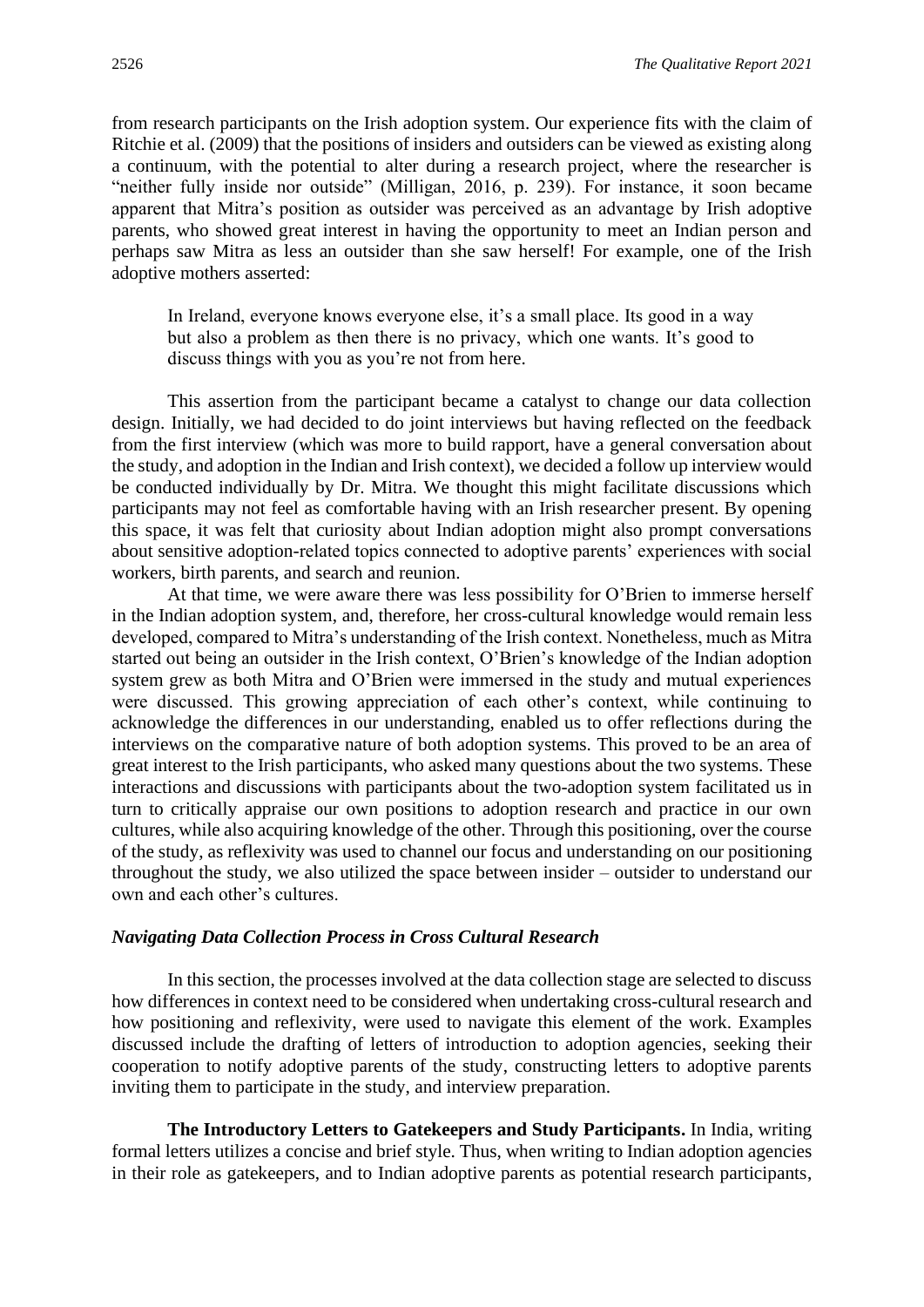letters were objective, carefully worded with less emphasis on a narrative style. Limited information was contained in the letter (e.g., type of questions that would be used in the interview). This approach was also undertaken as, at an early stage in the Indian study, due to a dilemma of providing sufficient information while recognizing that if too much information was provided, participants might opt out of partaking in the research (Mitra, 2017). The concise and brief approach fitted with the Indian cultural context also, where secrecy plays in Indian adoption and only few adoptive parents openly share aspects of adoption with others. As a prelude to the Irish study, the letters from the Indian study were reviewed and adapted through a process of discussion and negotiation between both researchers. In the Irish culture, O'Brien argued, based on her knowledge of Irish context, for a more narrative style of writing and a need to include more detailed information. The changes were largely determined by cultural expectations and included the importance of the researchers being adaptive and open to new as well as tacit learning. Reflexivity was key in this process - we had to trust each other in relation to suggestions for changes or modifications, while remaining sensitive to the influence of our own and each other's positions. Appreciation of the differences between the two countries in terms of formality, style, and consideration of how adoption is constructed in different societies at a point in time was key to these adaptations. As a result, the researchers' backgrounds, specifics of the study, types of questions to be asked, length and number of interviews and optout possibilities were included in letters to both Irish adoption social workers and adoptive parents.

This adaptive positioning included attunement to attitudes and use of cultural knowledge across different phases of the research including negotiations with gatekeepers, adaptation and development of the interview schedule, conducting interviews and analyzing data. These qualities and attitudes are significant in designing and implementing cross-cultural research.

**In-depth Interviews.** Collection of data in Ireland took seven months to complete. The Irish interviews were undertaken by both researchers, with one follow up interview conducted individually by Mitra, in the homes of the adoptive parents and each interview lasted between 2-3 hours. We placed great emphasis on building relationships between researchers and study participants. Meeting children, family pets and drinking tea all assisted in the getting to know each other. Attention was drawn to the different backgrounds and experiences of the researchers as part of this process. The adoptive parents were then invited to tell of their experiences. Reflexivity was used in the development of the co-researcher positioning in the interviews. It was agreed that researchers would take turns in asking the main or leading questions, while the other offered reflections or follow-up questions. An example of this process is given below. In this episode the adoptive parents are discussing the time period between hearing about the referral, meeting the child and the child joining them in their home (H: Husband, W: Wife, S: Sahana, V: Valerie):

V: Was it difficult for you to wait before the child joined your family from the foster family?

H8: Yeah...it was... like over 10 days we went to meet him when he was with his foster family. The place was quite at a distance like an hour and a half, and we were trying to finish our work and schedule the meetings. The whole week went like a blur… like we were just doing it. It was the most difficult week for us.

S: How was it difficult?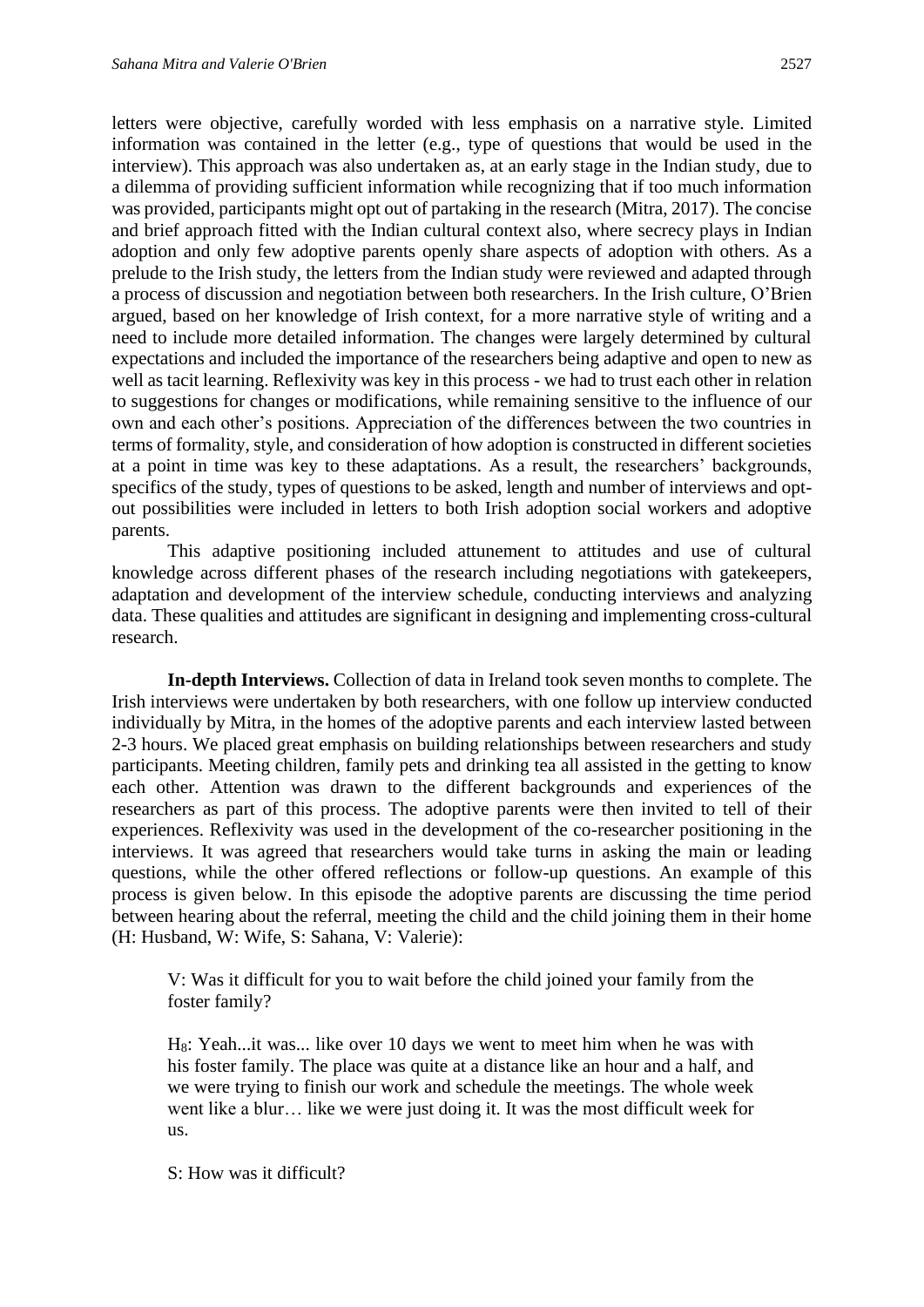W<sub>8</sub>: Well, it was difficult in terms of... emotional and physical... it was very difficult to be in somebody else's house, meeting your child and feeling that you are being watched. It was just very uncomfortable.

This kind of co-ordination between the researchers enabled a dialogical space to be developed in which reflections were freely offered or paraphrased, and observations could be made and clarified. The focus on reflexivity alerted us to the need to give each other the opportunity and space to act if felt that such an intervention would assist the process. Coordination was further enhanced as, immediately following each interview, observations of the interview and the experiences including our own processes within it, were discussed on the drive away from the interviewees' homes. Furthermore, each researcher committed to write a detailed memo of the interviews from their perspective and including the post-interview reflections, within 24 hours and to make it available to each other. Our memos and field notes helped to check individual and joint observations and to explore if there were discrepancies between what researchers thought participants had said, how they said it and what they did (Hammersley & Atkinson, 1995). This process continued as we listened to our recorded interviews and read through the transcripts, and all became part of and facilitated interpersonal reflexivity (Walsh, 2003). Hence, reflexivity, became "a means for critically inspecting the entire research process" (Hiles & Cˇermá k, 2008, p. 152) and acted as a reminder of our own thoughts and feelings while collecting data and moving towards analysis.

# *Interpretivist Paradigm and Philosophical Assumptions*

As the focus of the study was to understand the world (i.e., in hermeneutic tradition called *Verstehen,* a German word which means "to understand") from the viewpoint of the couples participating in the research in the two contexts, it was important for us to work within a paradigm<sup>4</sup> that fitted this brief. With this aim, an interpretivist paradigm was chosen (Creswell, 2007). This synced with the use of dialogic exchange, our orientation towards similarities and differences in the field and how we, as researchers, used these observations. This paradigm provided us with the scope to utilize a central tenet of the "symbolic interactionism approach," which emphasizes that the researcher and participants in their respective roles in the research process are central to making meaning (Blumer, 1969; Mead, 1934). Therefore, we prioritized a design for the study that enabled interactive researcher– participant dialogue to develop. This was achieved through enabling participants to share experiences in their own way and at their own pace and provided a space for our thoughts and understanding to be included as the research progressed. Hence, this paradigmatic approach enabled us to build a mutual trust with the participants, as well as with each other, where we could share our deliberations and question each other's ideas and in turn, we gained a more indepth understanding of the adoption process. Five philosophical assumptions (i.e., ontology, epistemology, methodology, axiology, and rhetoric) under this paradigm provided a scaffolding for us as researchers and our interactions with the participants. Each of these is discussed in turn:

**(a) Ontology.** Concerned with the nature of reality and being, and what can be known about reality. According to the interpretivist paradigm, "there exist multiple, constructed realities (known as the *relativist* position)" rather than a single true reality (Ponterotto, 2005, p. 130). Hence, the ontological assumption for our cross-cultural research was one of

<sup>&</sup>lt;sup>4</sup> A "paradigm" refers to a "set of interrelated assumptions about the social world which provides a philosophical and conceptual framework for the organized study of that world" (Filstead, 1979, p. 34).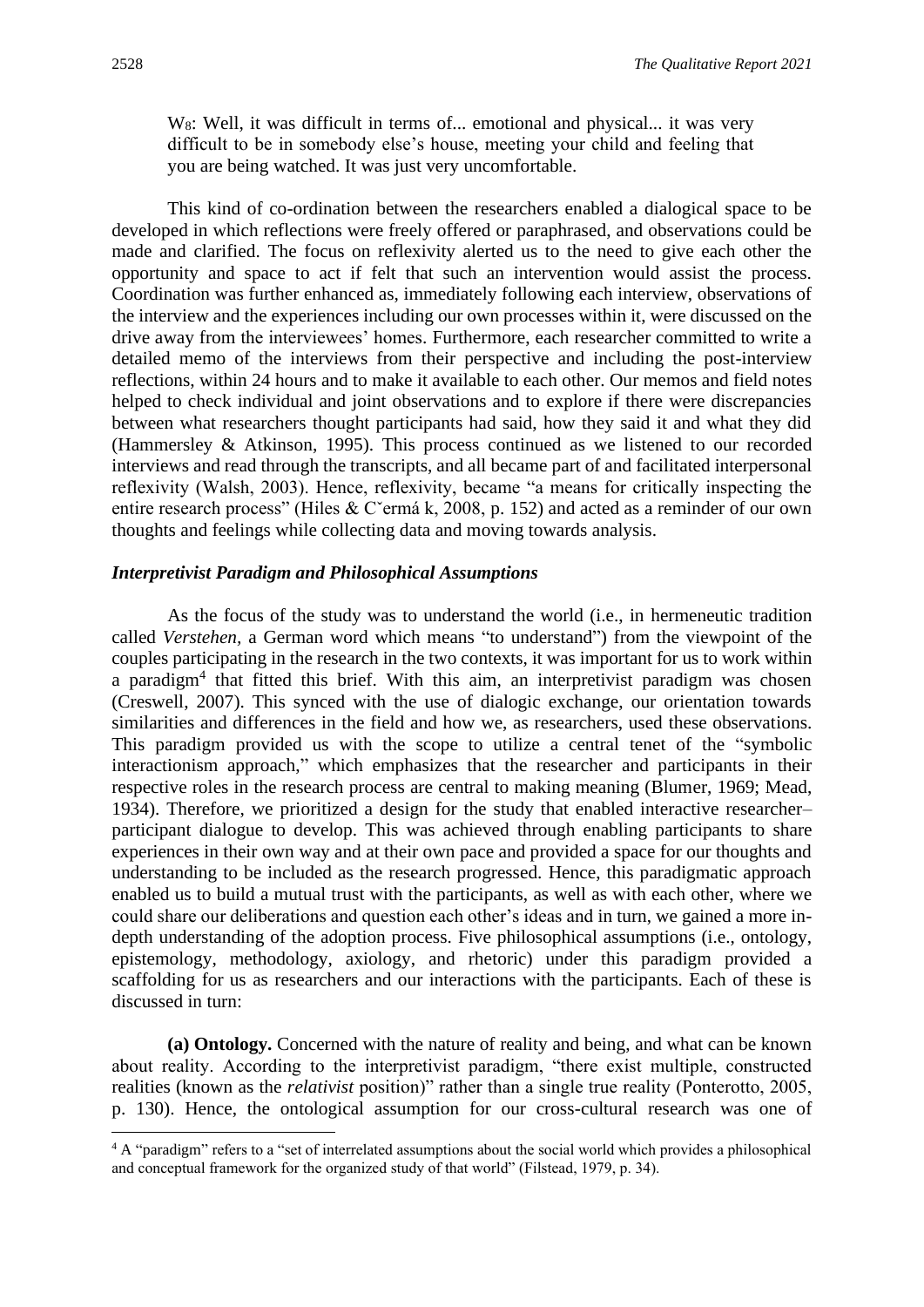constructivism, where experientially diverse realities of the researchers as well the participants were considered (Schwandt, 2000). Our objective was to learn and incorporate our shared understanding in the study design which had two spheres of influence: (1) our similar professional backgrounds and research interests, and (2) our understanding of adoption being a culturally sensitive topic in both countries, whilst recognizing that there were differences and similarities in the lived realities. Mindful of these influences, we engaged in critical discussions about the adoption field, read each other's published/unpublished work and continuously questioned the dynamics and ethical responsibilities of being a researcher and practitioner in the field. This mutual understanding enhanced the robustness of our cross-cultural research design, as there was greater openness and transparency to each other's feedback and approach towards research – which was essential in our interview process. However, an awareness that there are limits of understanding - both mutual and individual, is key to cross cultural research. An example of how hard it is to fully appreciate the limitations in understanding practice until one is immersed in data collection is illustrated. Herein lies the nuance involved in cross cultural research. Mitra realized that, even though a legally closed adoption system is a feature of both countries, the sharing of the adoption story with the child and others, was different in the two contexts. For example, in India, identifying information of the birth mother is not shared with the adoptive family before the placement, the system is closed by law and it is rare for any contact between birth parent, adoptive parents and child after the placement. In Ireland, on the other hand, adoption is also closed in law, but in reality, over the last thirty years, the relationship between birth and adoptive parents has changed and many remain loosely connected, largely through letter box contact. This knowledge was shared between the researchers, and O'Brien further clarified that, in Ireland, adoption sharing/contact occurs largely on an informal basis, is mediated through adoption agencies and is more letter-based than face-to-face contact. Whilst we had arrived at an understanding of open and closed adoption systems across the two cultures prior to the interviews, in listening to the stories of the adoptive parents, both of us realized that hearing the realities of each family's situation challenged our previous understandings and perceptions. For example, one of the families shared that, even though they write letters to the birth mother with their adoptive son and daughter, they never receive any information from her but only gifts on Christmas. Another family with two adopted sons from different birth mothers shared that there is a regular exchange of letters only between one of the birth mothers and the adoptive parents once a year, but they have difficulty sharing the specifics with their child, as they don't want to highlight differences in the levels of birth mother contact between their two adopted children. For another family, there was no contact at all. We came to realize that while we understood at a theoretical level how openness and contact in the adoption systems operated, the differences between the stories told and stories lived was immense, not only across countries but also within countries. This realization necessitated a re-examination of our own and each other's meaning-making of the context and the field of study.

**(b) Epistemology.** Concerns itself with "the relationship between the 'knower' (the research participant) and the 'would-be knower' (the researcher)" (Ponterotto, 2005, p. 131) and the positioning by which researchers strive to get as close as possible to the meanings relayed by the participants being studied (Creswell, 2007). Within the interpretivist paradigm, the researcher/participant relationship is both transactional and subjective and relates to the concept of *Erlebnis* utilized by various qualitative researchers, which in German means "to experience." In our context, we focused on our lived experiences as researchers – what presuppositions we had about each other's cultures (e.g., both facts and stereotypes about Ireland and India), about the adoption system (e.g., similarities and differences), about the capability of generating a comparative research design (e.g., belief in ourselves and then in each other),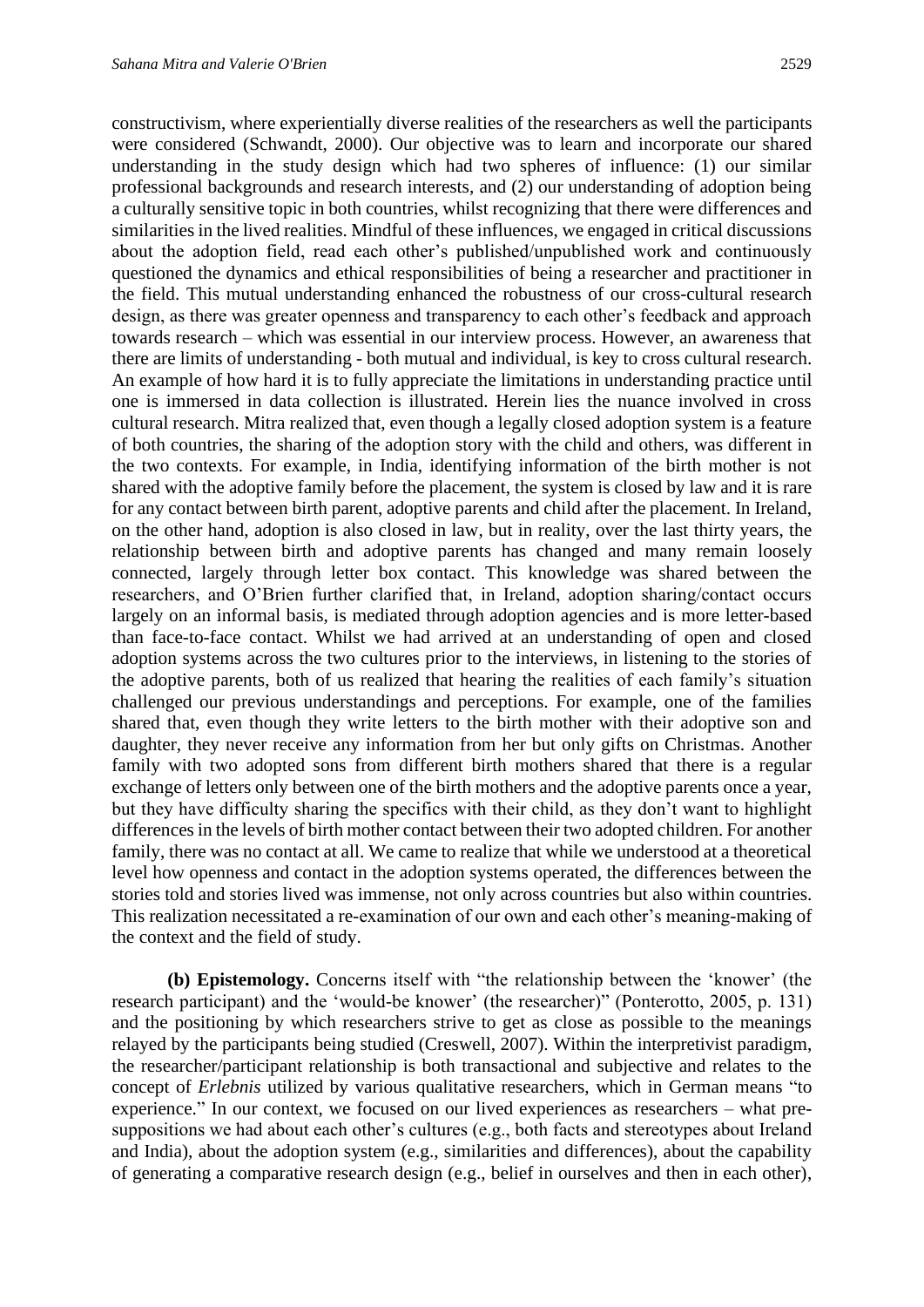and having an empathic stance towards each other (i.e., where we come from, our backgrounds, our experiences, and understanding). This focus facilitated our aim to achieve an appreciative stance towards the participants. As we became more attuned to ourselves and to each other as researchers, this helped to create a dialogical space with our participants in which we wished neither to act as judges nor question the external validity of what the participants shared (Willig, 2012). Our job was not to probe but to listen attentively and respectfully. For example, when the adoptive parents shared that their decision to adopt stemmed from the infertility of one of them, it was of utmost important to us as researchers not to question their stories but to pay attention to the use of pause, silence, respectful questioning and sensitive language to convey empathy, for example, "… it must be a hard time for you, and we hope that you got a good doctor at that time…. the strength of you both is amazing in how you two dealt with the situation." At the same time, we were conscious throughout the interview of the body language of the participants as a means of communication, which differ across cultures. For example, in one interview, a participant was fidgeting whilst answering the question. One of us thought it was more to do with unease whilst the other thought it was more to do with a skin condition that was noticeable, but not obvious. In this scenario, O'Brien thinking the unease was more connected to the skin issue continued the conversation. Mitra noticing the unease of both participants intercepted and said:

Again, it is important that no one feels any pressure to have a conversation on a topic that is perhaps too sensitive. Is it ok with you both that we continue or is this a time that we should take a break for a cup of tea?

The management of our empathic stand towards each other as well as towards the participants, added to the epistemological foundation of the researchers.

**(c) Methodology.** Silverman (2000) defined methodology as "a general approach to studying research topics" (p. 88) which governs the direction of the research and how the participants are heard and the text is seen (Fidyk, 2009)*.* The study followed a phenomenological approach to examine the lived experiences of the participants and their "intentionality," that is, how their conscious choices construct and influence their experiences (Husserl, 1970), while also being aware of our assumptions in the process. Since bracketing (i.e., to set aside or *epoche* in Greek) is one of the elements in phenomenological research, it was practiced through use of reflexivity by being aware of our own personal bias, attitudes, and perspectives (Larkin et al., 2006; Moustakas, 1994), about the aspects of adoption in both cultures and our relationships with various elements. This became part of our personal reflexivity journey. Prior to data collection, we discussed pre-conceived assumption we held that were connected to our own and each other's contexts – examples identified were: women may be more comfortable discussing infertility as compared to men, parents may not share the fact of adoption with their kinship network, and their readiness to share the adoption story may have changed over time in response the actual rearing of the child. Identified assumptions were bracketed and checked continuously throughout the study. This was achieved in part by maintaining a diary in which we wrote memos, and asking ourselves questions such as: "When we think in this way, what are we not seeing, hearing, or understanding? What are the ideas that I/ we are so in love with, which potentially prevents us from letting other ideas emerge? What were the preconceptions I/ we have of each family and how has that changed or stayed the same during and following the interviews?"

The diary method and creating space for dialogue aided in recognizing the ideas and assumptions as well as bracketing our assumptions of each interview. It further enabled us to distinguish between our private attitudes (e.g., male participants might be less responsive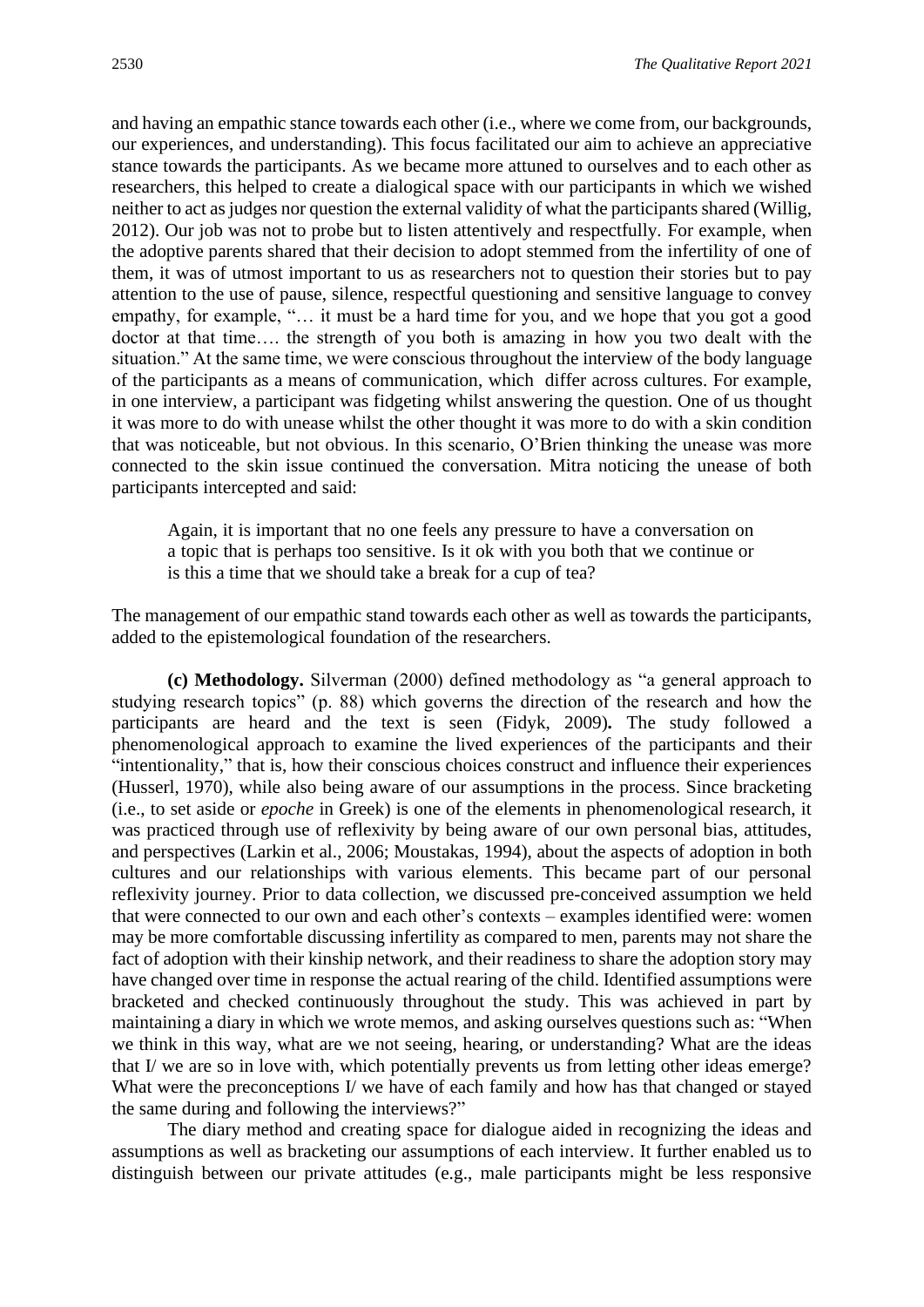during the discussion on infertility) and the realities of the situations in the field (e.g., male participants were sometimes initiators in discussing infertility as the driver that led to the choice of adoption). Therefore, bracketing helped to challenge our assumptions and in this work, we took account of time, place, context, age, culture, gender, class, ethnicity, disabilities, power, etc. Openness, mutual respect, trust, and an appreciation that we were not always right were important throughout this journey.

**(d) Axiology.** The researchers' values and lived experiences that can influence the process and the outcome of the research (Ponterotto, 2005). So in addition to using bracketing to work with our pre-conceived ideas/assumptions, we also adopted a position of detachment. This involved movement across time and space, and we were drawn by Attia and Edge's description of how to "step back to reflect and step up again to action" (2017, p. 36). For example, we used detachment during data collection in terms of negotiating expert positions and how we navigated our dual experience as researchers and clinicians. We saw participants as "experts" in terms of their knowledge and experiences of adoption but, on the other hand, the participants routinely considered us as the "experts" due to our background as a psychologist (Dr. Mitra) and a social worker/family therapist (Dr. O'Brien). Participants regularly asked what we considered counselling-related questions on topics related to parenting, child development, couple, and family relationships. We strove to keep "professional roles" as separate as possible from "qualitative researcher" roles through using the "detached positioning." This is much in line with what Guillemin and Gillam argue that a reflexive researcher is aware of factors that influence the research and can "step back and take a critical look at his or her own role in the research process" (2004, p. 275). We recognized the power dynamic inherent in this situation and, in this space, we spoke of general differences we had encountered in our examination of the Irish and Indian contexts amongst professionals, amongst the families and researchers. While we shared ideas from these contexts, we always suggested to the participants to hold our ideas lightly. We responded usually by stating:

While we understand your concerns about family relationships and parenting issues, if it is ok with you, we will now focus on your adoption story. We can certainly discuss this issue later and we will let you know where you may be able to find resources, etc.

This approach facilitated both participants and researchers to realign attention to the stories that were the central focus of the study.

Paraphrasing was another tool we used to summarize the perspectives of the participants at different points during the interview. This enabled us to check the validity of what we understood from the participants' perspective and vice-versa. It also facilitated giving direction to the interview as well as ensuring accuracy of the perceptions of what we were hearing and understanding. For example, one of the women interviewed shared this account when discussing the impetus for adoption:

...the time of infertility was our longest couple time where we felt that how the presence of a child would have added more meaning. It was like we both talked to each other but then how much we can talk and share. (Mother 1)

This was paraphrased as follows: "As a couple, you spent a lot of time with each other which was fulfilling and satisfying. However, you have the idea that a child's presence would have added more meaning to your relationship" (Mitra). Care was taken while paraphrasing that our statements should not be overtly influential on the participants, that is, not shaping the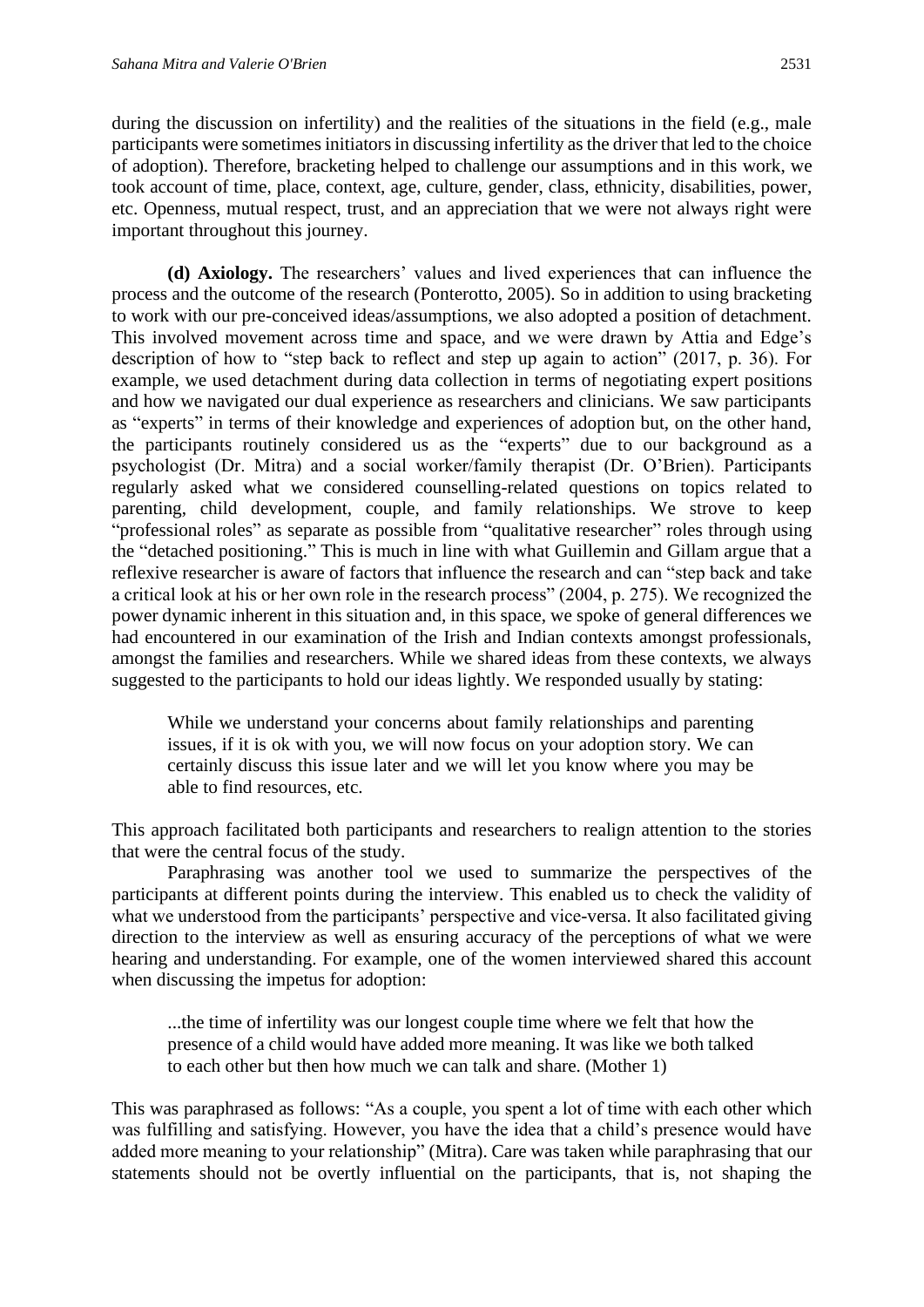participants thoughts but facilitating the conversation such as seen in the above example, as well as being aware of the need to involve both the spouses equally in the interview questions.

Detachment and paraphrasing both assisted in creating a space in which the balance between hearing, understanding, and interpreting could be achieved during the interviews. We were conscious of the influence of polarized discourse surrounding adoptive parenthood, so we sought to inquire not only of the positives such as fulfilment, joy, or contentment but also to enquire about parent's fears (e.g., attachment), beliefs (e.g., parenting style), anxieties (e.g., concerns related to adoption), or the unspoken or more invisible stories related to infertility, loss of biological parenthood, and continued hope for a pregnancy. This added a richer understanding of the adoption journey for the participants and our part in it.

**(e) Rhetoric.** The "language used to present the procedures and results of research to one's intended audience" (Ponterotto, 2005, p. 132). We decided to use a personalized style of writing, for example, the "I" and "we" when speaking about our own part in the study as well as preserving the confidentiality of participants by using descriptors such as Mother 1 and Father 1 for Family 1. This afforded us an opportunity to be coherent in relation to our position along the "objective – subjective" continuum in research (Denzin & Lincoln, 1998) and to make our part in the research process explicit and therefore more accountable.

In summary, the five philosophical assumptions underpinning qualitative research outlined above helped us to position ourselves in designing and conducting the research. It also enabled us to have conversations with participants in a way that brought forth rich descriptions of cross-cultural experiences and to manage the power dynamics inherent between the researcher and researched.

# **Final Reflections**

This paper aims to explore issues from the perspective of two researchers involved in conducting cross-cultural research through an examination of methodological issues and challenges encountered during the planning and data collection stage. A final reflection on the work offers a summary of what we learnt about conducting cross-cultural research and about ourselves through our engagement in this research.

Perception about ourselves as researchers in a cross-cultural setting became clearer through our interaction with each other, where trust and transparency played a significant role. This laid the foundation for openness in accepting the feedback related to developing contextual understanding of the adoption field across both countries. The initial period spent together where we worked in a mentor and mentee relationship was key in building trust between us. We continued to build on that trust and mutual respect whilst making explicit how power differences associated with roles might be influencing. Our aim was to conduct a coresearched study which examined Indian and Irish adoptive parents' experiences and was also one in which the cultural aspects of the study participants and researchers would be forefronted.

We also realized that this study was possible because we had sufficient time – whilst we had other demands on our time during this period - we had in fact a period of nine months when we worked, talked, and played together on a very regular basis. We are aware that many researchers involved in cross-cultural research may not have such time available. Hence, the central tenet becomes how to work within the circumstances given to build a co-researcher relationship and a cross-cultural research design.

The conceptual framework of reflexivity, insider-outsider positioning, and an attunement to the differences and similarities of each context, alongside five philosophical assumptions underpinning qualitative research, is proposed as useful in navigating such an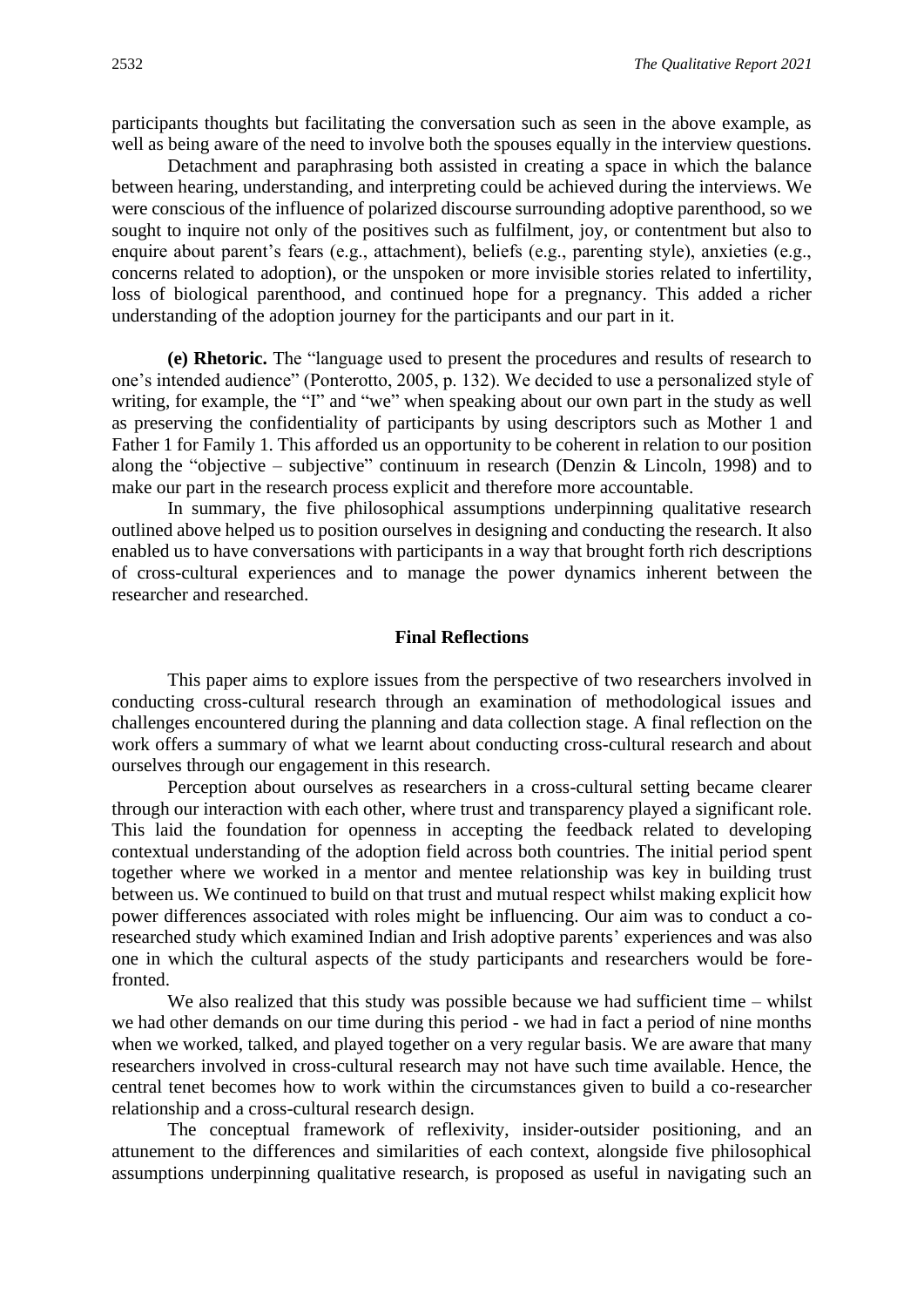exploration. At a technique level, we have shown how bracketing, detachment, paraphrasing, diary-keeping, and writing/sharing memos were used. Use of these techniques added to the opportunities offered by our open, curious, respectful, honest, and reflexive attitudes. Our questioning stanches to each other was enhanced by our individual and mutual engagement, with reflexivity as central, at a process level.

Perception about phenomenon (adoption) being studied: We continued to hold curiosity as a central tenet and continuously questioned each other on aspects of adoption (how is it similar/different across cultures?; what is ethical and unethical?; whose voices are privileged or silenced?; what is known and unknown) and culture (e.g., what is different and similar in terms of mannerisms, sense of time, way of greeting, use of language?; what is seen as respectful, non-respectful, etc.?). The insider-outsider positioning, along with the use of bracketing, facilitated us to understand the taken-for-granted assumptions about our culture, its structure, and policies (e.g., "what exists in a closed adoption system?" and "how it is perceived by the adoptive parents?") while at the same time to gain the knowledge of the other culture and context (Asselin, 2003). We became increasingly aware of how insider-outsider positioning can change over time and is influenced by the way participants see the researcher as well as the way researchers reflect, interact, and adapt to new culture and knowledge. Being a researcher from outside in this research held a particular meaning for the participants, as discussed previously. We noted that Mitra's presence added to the novelty of the research and the ideas she brought were valued. The participants liked talking to Mitra about Indian adoptive parents' stories as they could relate to them. As time went by, we were able to intercept these experiences with those of Irish adoptive parents. This understanding gave us enhanced insight into the insider-outsider positioning as fluid and dynamic in nature and that reflexivity in this process is largely inter-actional and inter-subjective. As Reay (2007, p. 611) asserted, reflexivity is "about giving as full and honest an account of the research process as possible, in particular explicating the position of the researcher in relation to the research." This became possible with the help of both positional and inter-personal reflexivity, which gave an understanding of how to approach each other as researchers within the cultural context and in the research field.

Hence, both perceptions about ourselves and perceptions about the phenomenon of adoption were understood through the socio-cultural, legal, and psychological lens. Using these lenses not only brought our focus on the realities of the field of adoption as it exists in both countries but also contributed to our reflexive attitude, clarifying, and strengthening our understanding about the "researcher in the process of research" and "researcher in the process of cross-cultural research." This became the central point in our discussions while understanding adoption system across both countries.

The understandings that developed in this study gives rise to several core recommendations in terms of cross-cultural research. These include the importance of researchers immersing themselves within the culture of the other, taking time to understand their history, and being aware of the limitations of their own cultural knowledge before designing qualitative cross-cultural research. Secondly, balancing what each researcher knows about their own culture and how they want to present that knowledge to each other and to the research participants to facilitate maximum understanding and sharing, is important. Attunement to power and role differentials is key to this exploration. Finally, appreciating the importance of building trust, openness, and curiosity between cross-cultural researchers, and how this process takes time, is key to the work.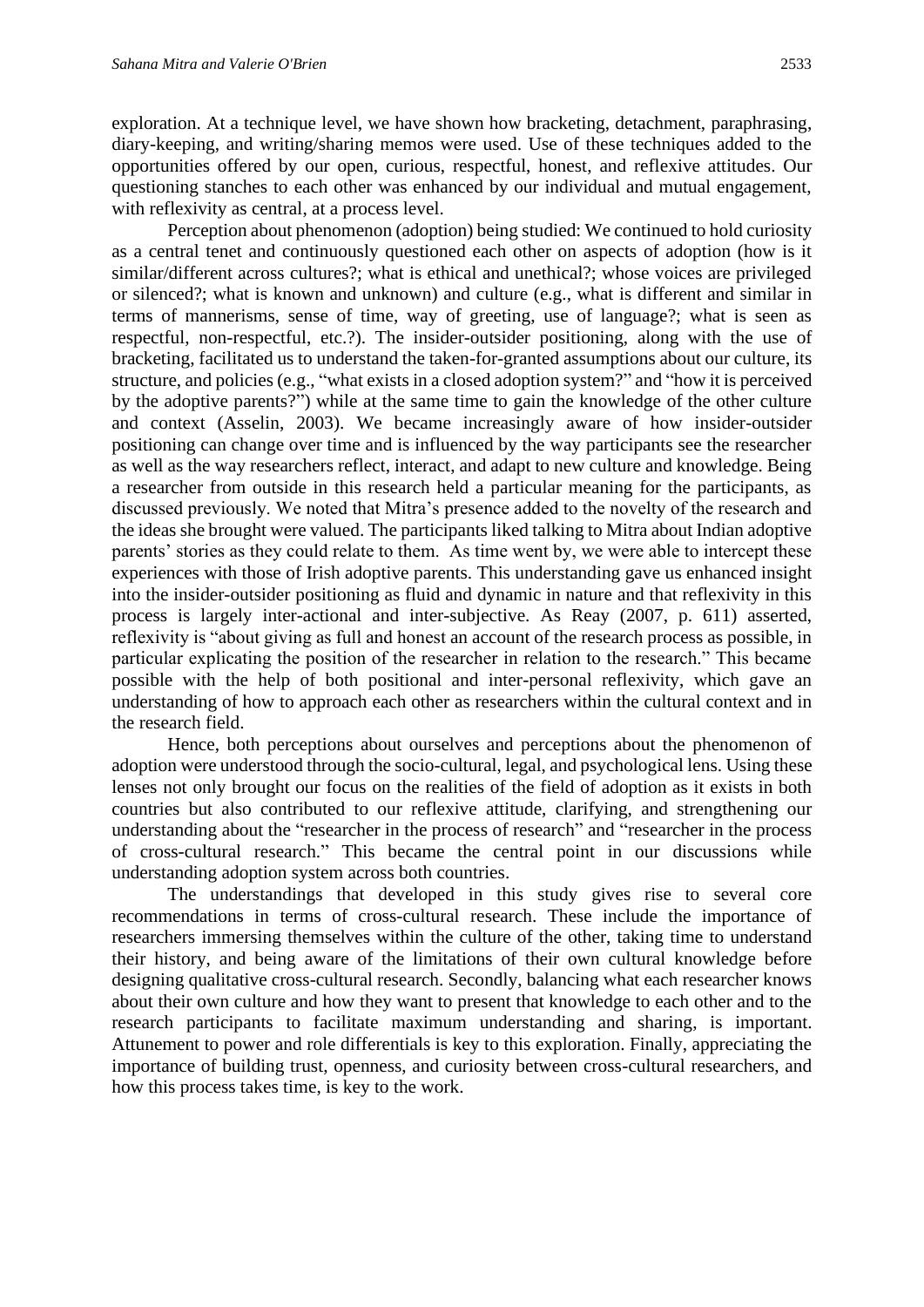#### **References**

- Apparao, H. (1997). International adoption of children: The Indian scene. *International Journal of Behavioral Development*, *20*(1), 3–16.
- Asselin, M. E. (2003). Insider research: Issues to consider when doing qualitative research in your own setting. *Journal for Nurses in Staff Development*, *19*(2), 99-103. [https://www.nursingcenter.com/journalarticle?Article\\_ID=408658&Journal\\_ID=5402](https://www.nursingcenter.com/journalarticle?Article_ID=408658&Journal_ID=54029&Issue_ID=408644) [9&Issue\\_ID=408644](https://www.nursingcenter.com/journalarticle?Article_ID=408658&Journal_ID=54029&Issue_ID=408644)
- Attia, M., & Edge, J. (2017). Be(com)ing a reflexive researcher: A developmental approach to research methodology. *Open Review of Educational Research*, *4*(1), 33-45. doi: 10.1080/23265507.2017.1300068
- Bhargava, V. (2005). *Adoption in India: Policies and experiences*. Sage.
- Blumer, H. (1969). *Symbolic interactionism: Perspective and methods.* Prentice-Hall.
- Cairns, D., & Richards, S. (1988). *Writing Ireland: Colonialism, nationalism, and culture*. Manchester University Press.
- Choi, Y., Kim, T. Y., Noh, S., Lee, J., & Takeuchi, D. (2017). Culture and family process: Measures of familism for Filipino and Korean American parents. *Family Process, 57*(4), 1029-1048.
- Corlett, S., & Mavin, S. (2018). Reflexivity and researcher positionality. In C. Cassell, A. Cunliffe, & G. Grandy (Eds.), *The Sage handbook of qualitative business and management research methods* (pp. 377-398). SAGE Publications Ltd.
- Creswell, J. W. (2007). *Qualitative inquiry and research design: Choosing among five approaches* (2nd ed.). Sage.
- Cruz, L. (2015). Self-reflexivity as an ethical instrument to give full play to our explicit and implicit subjectivity as qualitative researchers. *The Qualitative Report*, *20*(10), 1723- 1735.<https://doi.org/10.46743/2160-3715/2015.2353>
- Davies, B., Larson, J., Contro, N., Reyes-Hailey, C., Ablin, A. R., Chesla, C. A., Sourkes, B., & Cohen, H. (2009). Conducting a qualitative culture study of pediatric palliative care. *Qualitative Health Research, 19*(1), 5-16. doi: 10.1177/1049732308327346.
- Denzin, N. K., & Lincoln, Y. S. (Eds.). (1998). *The landscape of qualitative research: Theories and issues*. Sage Publications.
- Dwyer, S. C., & Buckle, J. L. (2009). The space between: On being an insider-outsider in qualitative research. *International Journal of Qualitative Methods, 8*(1), 54-63. doi: 10.1177/160940690900800105
- Ely, M., Anzul, M., Friedman, T., Garner, D., & Steinmetz, A. M. (1991). *Doing qualitative research: Circles within circles*. Falmer.
- Fidyk, A. (2009). A "rehabilitation of eros": Cultivating a conscious relation with love. *Jung Journal: Culture & Psyche, 3*(4), 59-68.<https://doi:10.1525/jung.2009.3.4.59>
- Filstead, W. J. (1979). Qualitative methods: A needed perspective in evaluation research. In T. D. Cook & C. S. Reichardt (Eds.), *Qualitative and quantitative methods in evaluation research* (pp. 33–48). Sage.
- Guillemin, M., & Gillam, L. (2004). Ethics, reflexivity, and "ethically important moments" in research. *Qualitative Inquiry*, *10*(2), 261-280.
- Hammersley, M., & Atkinson, P. (1995). *The politics of social research*. Sage.
- Hiles, D., & C<sup>or</sup>ermá k, I. (2008). Narrative psychology. In C. Willig & W. Stainton-Rogers (Eds.), *The Sage handbook of qualitative research in psychology* (pp. 147-164). Sage.
- Husserl, E. (1970). *The crisis of European sciences and transcendental phenomenology: An introduction to phenomenological philosophy*. Northwestern University Press.
- Ibrahim, N., & Edgley, A. (2015). Embedding researcher's reflexive accounts within the analysis of a semi-structured qualitative interview. *The Qualitative Report, 20*(10),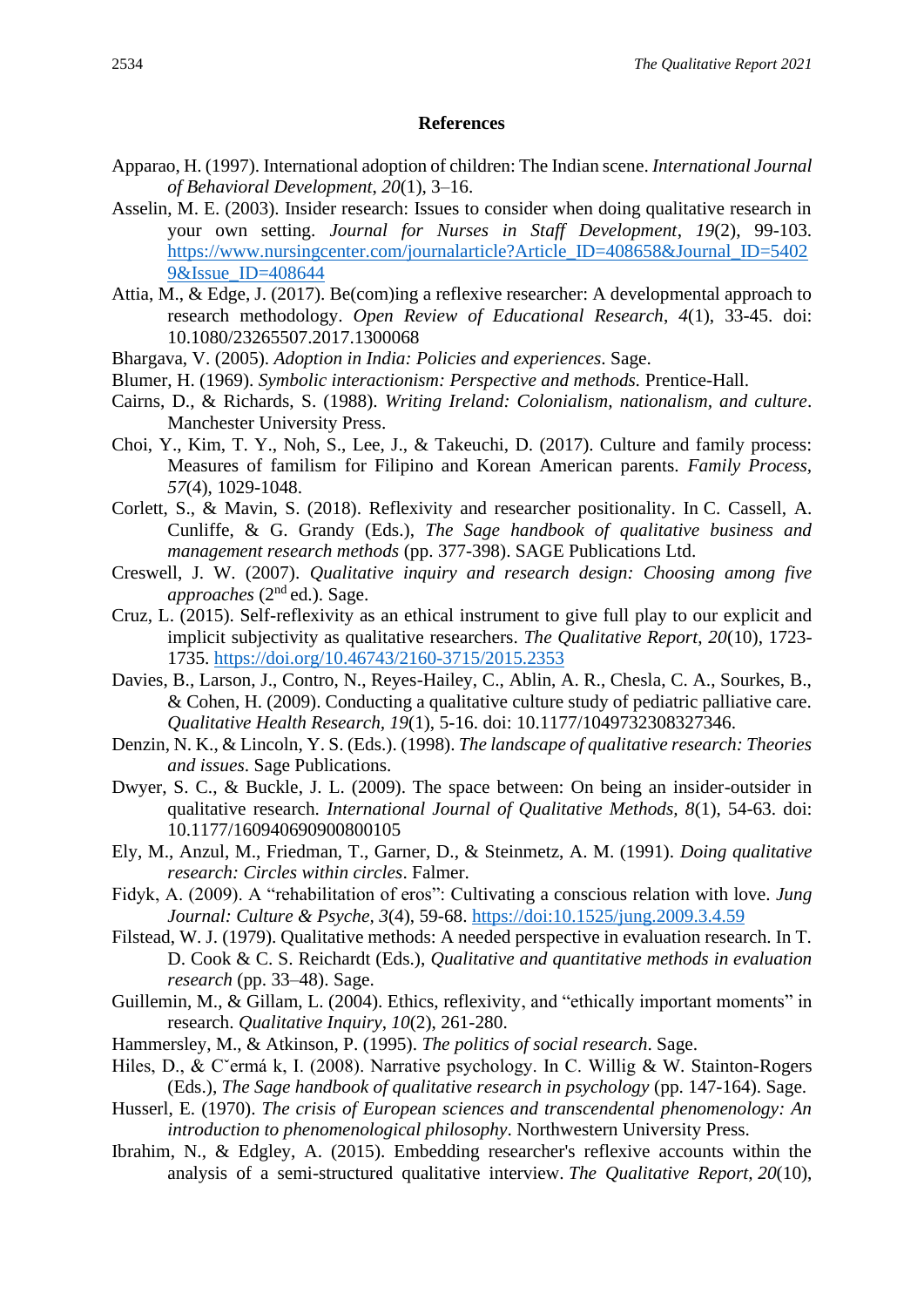1671-1681.<https://doi.org/10.46743/2160-3715/2015.2347>

- Jootun, D., McGhee, G., & Marland, G. R. (2009). Reflexivity: Promoting rigour in qualitative research. *Nursing Standard, 23*(23), 42–46.
- Kiberd, D. (1995). *Inventing Ireland*. Jonathan Cape.
- Miles, M. B., Huberman, A. M., & Saldaña, J. (2014). *Qualitative data analysis. A methods sourcebook* (3rd ed.). Sage.
- Ministry of Law and Justice. (2015). *Juvenile justice (Care and protection of children) act*. <http://cara.nic.in/PDF/JJ%20act%202015.pdf>
- Larkin, M., Watts, S., & Clifton, E. (2006). Giving voice and making sense in interpretative phenomenological analysis. *Qualitative Research in Psychology*, *3*(2), 102–120. <https://www.tandfonline.com/doi/abs/10.1191/1478088706qp062oa>
- Laverack, G. R., & Brown, K. M. (2003). Qualitative research in a cross-cultural context: Fijian experiences. *Qualitative Health Research*, *13*(3), 333–342. <https://doi.org/10.1177/1049732302250129>
- Lavis, V. (2010). Multiple researcher identities: Highlighting tensions and implications for ethical practice in qualitative interviewing. *Psychology, 7*(4), 316–331.
- Liamputtong, P. (2008). Doing research in a cross-cultural context: Methodological and ethical challenges. In P. Liamputtong (Ed.), *Doing cross-cultural research: Ethical and methodological perspectives* (pp. 3-20). Springer.
- Lloyd, D. (2005). Ireland after history. In H. Schwarz & S. Ray (Eds.), *A companion to postcolonial studies* (pp. 377-395). Blackwell Publishing. <https://doi.org/10.1002/9780470997024.ch20>
- Mann, S. (2016). *The research interview: Reflective practice and reflexivity in research processes.* Palgrave Macmillan.
- Marshall, C., & Rossman, G. B. (2006). *Designing qualitative research*. Sage.
- McCaughren, S., & Lovett, J. (2014) Domestic adoption in Ireland: A shifting paradigm? *Adoption & Fostering, 38*(3), 238-254.
- Mead, G. H. (1934). *Mind, self, and society*. University of Chicago Press.
- Milligan, L. (2016). Insider-outsider-in betweener? Researcher positioning, participative methods and cross-cultural educational research. *Compare: A Journal of Comparative and International Education, 46*(2), 235-250. doi: 10.1080/03057925.2014.928510
- Mitra, S. (2017). *Parenthood through adoption: An Indian experience* [Unpublished doctoral dissertation]. Tata Institute of Social Sciences.
- Mitra, S., Konantambigi, R., & Datta, V. (2018). A literature review of non-family domestic adoptions in India: Lessons from other countries. *Indian Journal of Social Work, 79*(4), 415–436.
- Moustakas, C. E. (1994). *Phenomenological research methods.* Sage.
- Munichin, P. (2002). Cross-cultural perspectives: Implications for attachment theory and family therapy. *Family Process*, *41*(3), 546-550. doi: 10.1111/j.1545- 5300.2002.41316.x
- O'Brien, V., & Mitra, S. (2019). *An overview of adoption in Ireland: 1952-2017*. Adoption Authority of Ireland.

[https://aai.gov.ie/images/Research\\_Press\\_Release\\_12Sep2019.pdf](https://aai.gov.ie/images/Research_Press_Release_12Sep2019.pdf)

- Ponterotto, J. G. (2005). Qualitative research in counselling psychology: A primer on research paradigms and philosophy of science. *Journal of Counseling Psychology*, *52*(2)*,* 126- 136. [http://dx.doi.org/10.1037/0022-0167.52.2.126](http://psycnet.apa.org/doi/10.1037/0022-0167.52.2.126)
- Ponterotto, J. G., & Grieger, I. (1999). *Merging qualitative and quantitative perspectives in a research identity.* In M. Kopala & L. A. Suzuki (Eds.), *Using qualitative methods in psychology* (pp. 49–62). Sage Publications, Inc. [https://doi.org/10.4135/9781452225487.n5](https://psycnet.apa.org/doi/10.4135/9781452225487.n5)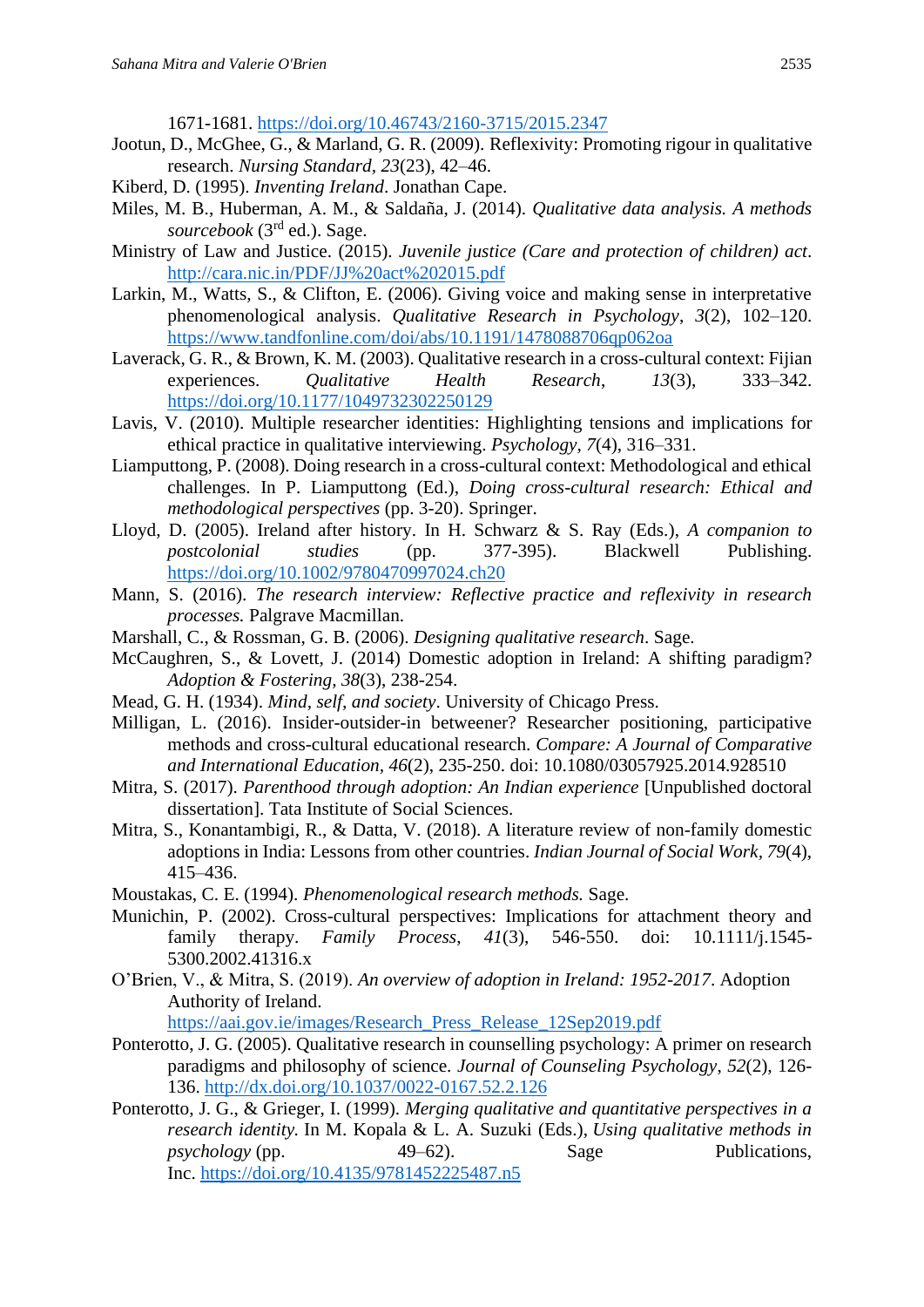- Reay, D. (2007). Future directions in difference research: Recognizing and responding to difference. In S. N. Hesse-Biber (Ed.), *Handbook of feminist research: Theory and praxis* (pp. 605-612). Sage Publications Inc.
- Richardson, V. (2003). Current issues in adoption policy and practice. *Irish Journal of Family Law*, *2*, 14-20.
- Ritchie, J., Zwi, A.B., Blignault, I., Bunde-Birouste, A., & Silove, D. (2009). Insider-outsider positions in health-development research: Reflections for practice. *Development in Practice, 19(1), 106-112.* [https://www.jstor.org/stable/27752016?seq=1#page\\_scan\\_tab\\_contents](https://www.jstor.org/stable/27752016?seq=1#page_scan_tab_contents)
- Roger, K., Bone, T. A., Heinonen, T., Schwartz, K., Slater, J., & Thakrar, S. (2018). Exploring identity: What we do as qualitative researchers. *The Qualitative Report*, *23*(3), 532-546. <https://doi.org/10.46743/2160-3715/2018.2923>
- Schwandt, T. A. (2000). Three epistemological stances for qualitative inquiry: Interpretivism, hermeneutics, and social constructionism. In N. K. Denzin & Y. S. Lincoln (Eds.), *Handbook of qualitative research* (2<sup>nd</sup> ed., pp. 189–213). Sage.
- Silverman, D. (2000). *Doing qualitative research: A practical handbook*. Sage.
- Sobota, A., & Ozakinci, G. (2018). Determinants of fertility issues experienced by young women diagnosed with breast or gynecological cancer: A quantitative, cross-cultural study. *BMC Cancer, 18*(1), 874. doi: 10.1186/s12885-018-4766-y.
- The Adoption Board. (1954). *Report of the adoption board 1953*. The Stationary Office. <http://opac.oireachtas.ie/AWData/Library3/Library2/DL007500.pdf>
- Walsh, R. (2003). The methods of reflexivity. *The Humanistic Psychologist*, *31*(4), 51–66.
- Willig, C. (2012). Perspectives on the epistemological bases for qualitative research. In H. Cooper (Ed.), *The handbook of research methods in psychology* (pp. 5–21). American Psychological Association.

#### **Author Note**

Dr. Sahana Mitra is a developmental psychologist with the research and training in the area of child psychology. She completed her PhD thesis, "Parenthood through Adoption: An Indian experience," at Tata Institute of Social Sciences, Mumbai, India, where she was also awarded the Erasmus Mundus fellowship to conduct a cross-cultural study with adoptive parents in Ireland. In 2018, she completed her post-doctorate dissertation titled, "Child Adoption in Ireland," under the mentorship of Dr. Valerie O'Brien. Currently, she is an independent researcher and visiting lecturer based in Bahrain and is actively engaged in several research projects in Bahrain, India and Ireland around adoptive families, children with intellectual disability, domestic violence, and digital adoption. Please direct correspondence to sahanamtr@gmail.com.

Dr. Valerie O'Brien is an associate professor in School of Medicine and Medical Science, Health Science Centre, University College Dublin. She is also the Programme Director of M.Sc. Systemic Psychotherapy and Chair of the social workers in foster care group as part of IASW (Irish Association of Social Workers). She is also the registered member of European Association Psychotherapy (EAP). She was also a member of Irish Adoption Board from 1998 to 2010 and board member of IFCA from 2010 to 2014. She is currently researching adoption of children from the Irish care system, comparative Indian/Ireland adoption practices, and the adoption of children to and from USA. Please direct correspondence to valerie.obrien@ucd.ie.

**Declaration of Interest:** The authors declare there is no conflict of interest.